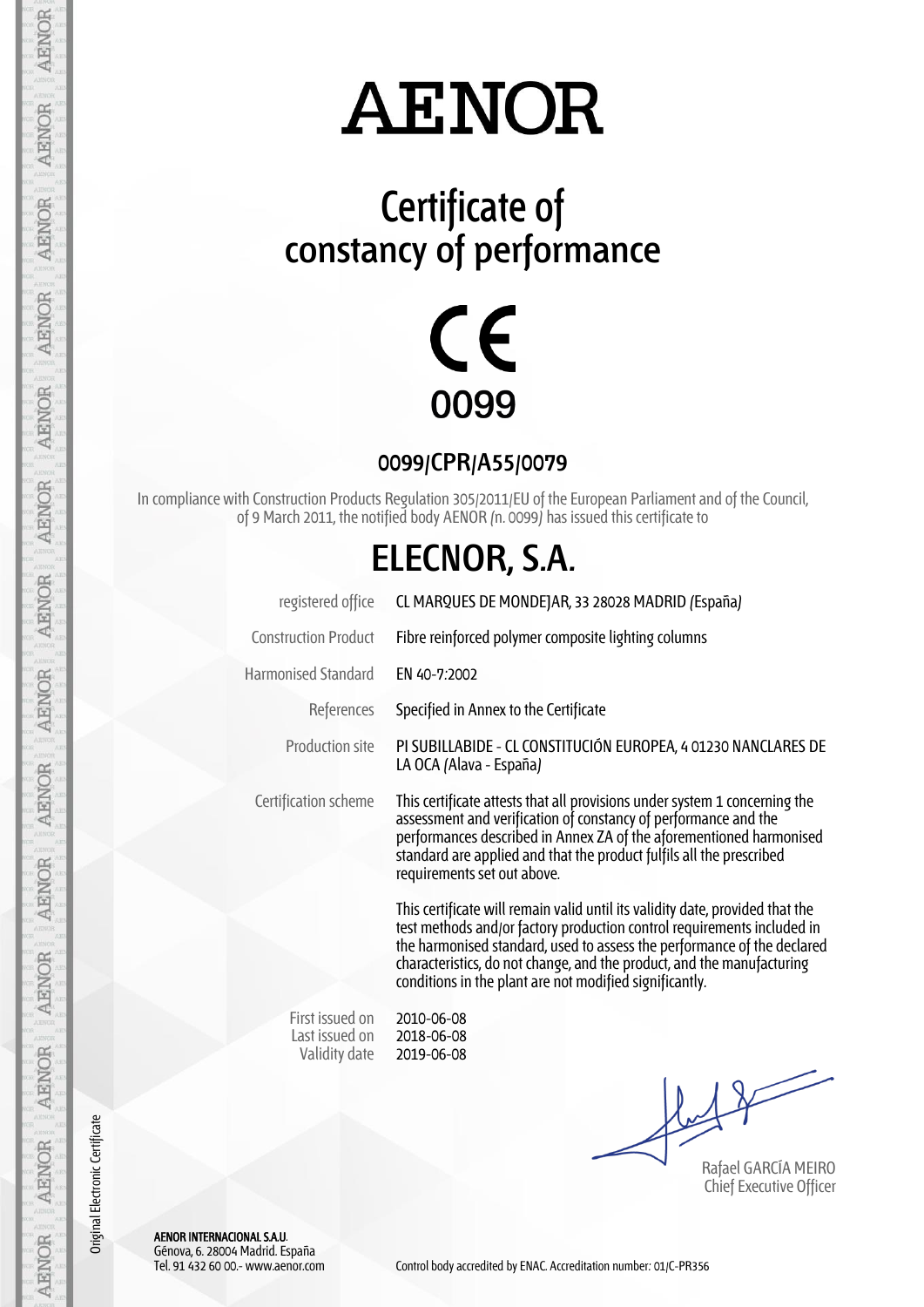## **Certificate of constancy of performance**

**0099/CPR/A55/0079**

#### **Annex to Certificate**

| <b>Resistance to</b><br>horizontal loads | <b>Type</b>     | Reference                     | Heigh<br>(m) | Lantern<br>weight (kg) | Lantern<br>area <sup>*</sup> Cf<br>(m <sup>2</sup> ) | <b>Maximum horizontal</b><br>deformation (class) | Performance under<br>impact (passive safety) |
|------------------------------------------|-----------------|-------------------------------|--------------|------------------------|------------------------------------------------------|--------------------------------------------------|----------------------------------------------|
| Cálculo, $v = 28$ m/s,<br>A, II          | <b>GUADIANA</b> | GU0300EMP-<br>EM <sub>3</sub> | 3            | 20                     | 1x0,283                                              | 3                                                | Clase 0                                      |
| Cálculo, $v = 28$ m/s,<br>A, II          | <b>GUADIANA</b> | GU0300EMP-<br>EM <sub>5</sub> | 3            | 20                     | 1x0,143                                              | 3                                                | Clase 0                                      |
| Cálculo, v = 28 m/s,<br>A, II            | <b>GUADIANA</b> | GU0300EMP-<br>EM <sub>6</sub> | 3            | 15                     | 2x0,221                                              | 3                                                | Clase 0                                      |
| Cálculo, $v = 28$ m/s,<br>A, II          | <b>GUADIANA</b> | GU0300PLA-<br>EM <sub>3</sub> | 3            | 20                     | 1x0,283                                              | 3                                                | Clase 100, NE2                               |
| Cálculo, $v = 28$ m/s,<br>A. II          | <b>GUADIANA</b> | GU0300PLA-<br>EM <sub>5</sub> | 3            | 20                     | 1x0,143                                              | 3                                                | Clase 100, NE2                               |
| Cálculo, $v = 28$ m/s,<br>A, II          | <b>GUADIANA</b> | GU0300PLA-<br>EM <sub>6</sub> | 3            | 15                     | 2x0,221                                              | 3                                                | Clase 100, NE2                               |
| Cálculo; v = 28; A; II                   | <b>GUADIANA</b> | GU0350EMP-<br>EM <sub>3</sub> | 3,5          | 20                     | 1x0,256                                              | 3                                                | Clase 0                                      |
| Cálculo; v = 28; A; II                   | <b>GUADIANA</b> | GU0350PLA-<br>EM <sub>3</sub> | 3,5          | 20                     | 1x0,256                                              | 3                                                | Clase 0                                      |
| Cálculo, $v = 28$ m/s,<br>A, II          | <b>GUADIANA</b> | GU0400EMP-<br>EM <sub>3</sub> | 4            | 20                     | 1x0,311                                              | 3                                                | Clase 0                                      |
| Cálculo, $v = 28$ m/s,<br>A, II          | <b>GUADIANA</b> | GU0400EMP-<br>EM <sub>5</sub> | 4            | 20                     | 1x0,207                                              | 3                                                | Clase 0                                      |
| Cálculo, v = 28 m/s,<br>A, II            | <b>GUADIANA</b> | GU0400EMP-<br>EM <sub>6</sub> | 4            | 15                     | 2x0,144                                              | 3                                                | Clase 0                                      |
| Cálculo, $v = 28$ m/s,<br>A, II          | <b>GUADIANA</b> | GU0400PLA-<br>EM <sub>3</sub> | 4            | 20                     | 1x0,311                                              | 3                                                | Clase 100, NE2                               |
| Cálculo, $v = 28$ m/s,<br>A, II          | <b>GUADIANA</b> | GU0400PLA-<br>EM <sub>5</sub> | 4            | 20                     | 1x0,207                                              | 3                                                | Clase 100, NE2                               |
| Cálculo, $v = 28$ m/s,<br>A, II          | <b>GUADIANA</b> | GU0400PLA-<br>EM <sub>6</sub> | 4            | 15                     | 2x0,144                                              | 3                                                | Clase 100, NE2                               |
| Cálculo; v = 28; A; II                   | <b>GUADIANA</b> | GU0450EMP-<br>EM <sub>3</sub> | 4,5          | 20                     | 1x0,260                                              | 3                                                | Clase 0                                      |
| Cálculo; v = 28; A; II                   | <b>GUADIANA</b> | GU0450PLA-<br>EM <sub>3</sub> | 4,5          | 20                     | 1x0,260                                              | 3                                                | Clase 0                                      |
| Cálculo, $v = 28$ m/s,<br>A, II          | <b>GUADIANA</b> | GU0500EMP-<br>EM <sub>3</sub> | 5            | 20                     | 1x0,401                                              | 3                                                | Clase 0                                      |

First issued on Last issued on Validity date 2010-06-08

2018-06-08 2019-06-08

AENOR INTERNACIONAL S.A.U.

Original Electronic Certificate

**AENOR** 

**AENOR** 

AENOR

**AENOR** 

**AENOR** 

**AENOR** 

**AENOR** 

AENOR

**AENOR** 

**AENOR** 

**AENOR** 

AENOR

AENOR

**AENOR** 

Génova, 6. 28004 Madrid. España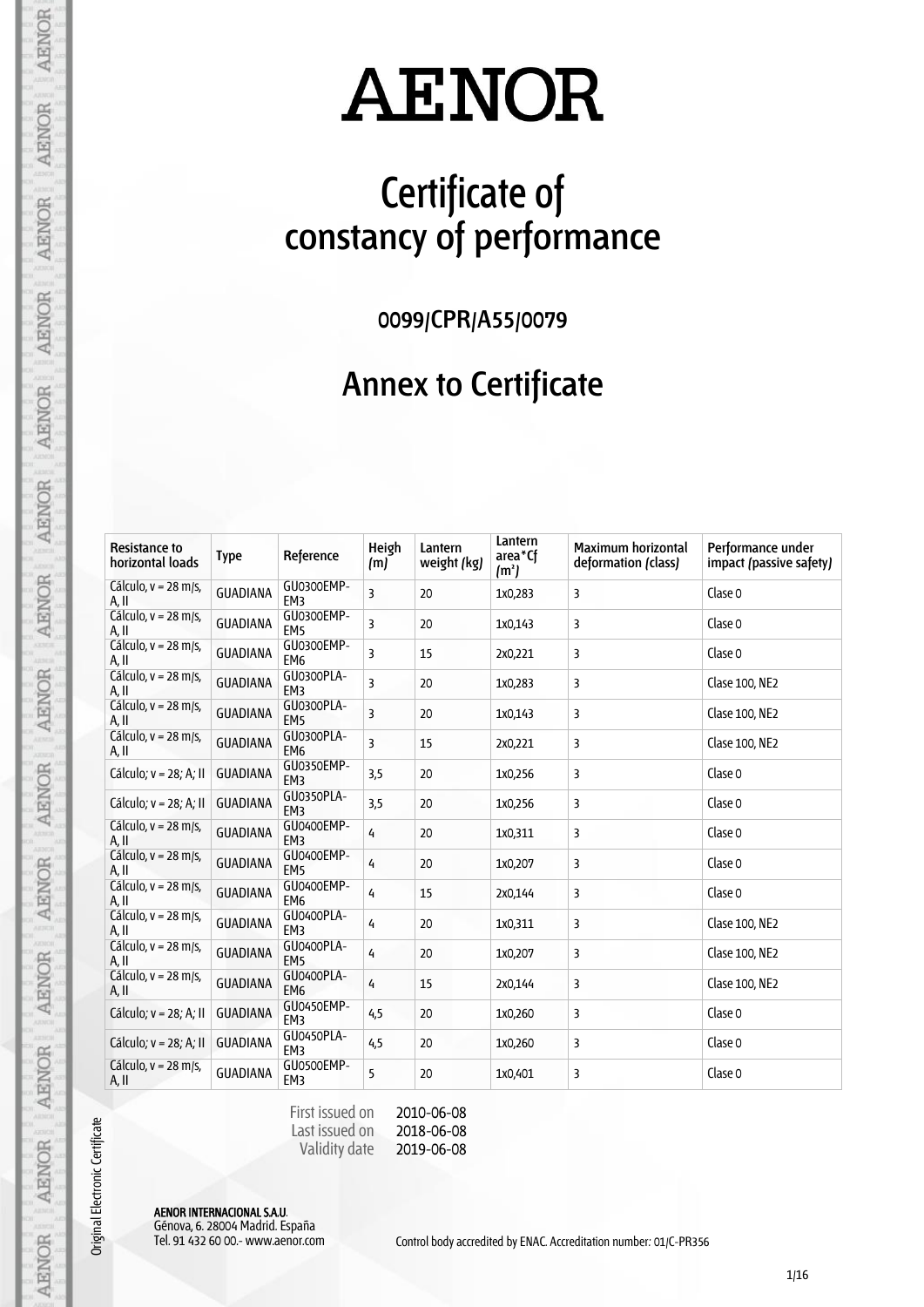## **Certificate of constancy of performance**

**0099/CPR/A55/0079**

#### **Annex to Certificate**

| <b>Resistance to</b><br>horizontal loads | <b>Type</b>     | Reference                     | Heigh<br>(m) | Lantern<br>weight (kg) | Lantern<br>area <sup>*</sup> Cf<br>(m <sup>2</sup> ) | <b>Maximum horizontal</b><br>deformation (class) | Performance under<br>impact (passive safety) |
|------------------------------------------|-----------------|-------------------------------|--------------|------------------------|------------------------------------------------------|--------------------------------------------------|----------------------------------------------|
| Cálculo, $v = 28$ m/s,<br>A, II          | <b>GUADIANA</b> | GU0500EMP-<br>EM <sub>5</sub> | 5            | 20                     | 1x0,314                                              | 3                                                | Clase 0                                      |
| Cálculo, $v = 28$ m/s,<br>A, II          | <b>GUADIANA</b> | GU0500EMP-<br>EM <sub>6</sub> | 5            | 15                     | 2x0,173                                              | 3                                                | Clase 0                                      |
| Cálculo, $v = 28$ m/s,<br>A, II          | <b>GUADIANA</b> | GU0500PLA-<br>EM <sub>3</sub> | 5            | 20                     | 1x0,401                                              | 3                                                | Clase 100, NE2                               |
| Cálculo, $v = 28$ m/s,<br>A. II          | <b>GUADIANA</b> | GU0500PLA-<br>EM <sub>5</sub> | 5            | 20                     | 1x0,314                                              | 3                                                | Clase 100, NE2                               |
| Cálculo, $v = 28$ m/s,<br>A, II          | <b>GUADIANA</b> | GU0500PLA-<br>EM <sub>6</sub> | 5            | 15                     | 2x0,173                                              | 3                                                | Clase 100, NE2                               |
| Cálculo, $v = 28$ m/s,<br>A, II          | <b>GUADIANA</b> | GU0600EMP-<br>EM <sub>3</sub> | 6            | 20                     | 1x0,344                                              | 3                                                | Clase 0                                      |
| Cálculo, $v = 28$ m/s,<br>A, II          | <b>GUADIANA</b> | GU0600EMP-<br>EM <sub>5</sub> | 6            | 20                     | 1x0,252                                              | 3                                                | Clase 0                                      |
| Cálculo, $v = 28$ m/s,<br>A, II          | <b>GUADIANA</b> | GU0600EMP-<br>EM <sub>6</sub> | 6            | 15                     | 2x0,145                                              | 3                                                | Clase 0                                      |
| Cálculo, v = 28 m/s,<br>A. II            | <b>GUADIANA</b> | GU0600PLA-<br>EM <sub>3</sub> | 6            | 20                     | 1x0,344                                              | 3                                                | Clase 100, NE2                               |
| Cálculo, $v = 28$ m/s,<br>A, II          | <b>GUADIANA</b> | GU0600PLA-<br>EM <sub>5</sub> | 6            | 20                     | 1x0,252                                              | 3                                                | Clase 100, NE2                               |
| Cálculo, $v = 28$ m/s,<br>A, II          | <b>GUADIANA</b> | GU0600PLA-<br>EM <sub>6</sub> | 6            | 15                     | 2x0,145                                              | 3                                                | Clase 100, NE2                               |
| Cálculo, $v = 28$ m/s,<br>A, II          | <b>GUADIANA</b> | GU0700EMP-<br>EM <sub>3</sub> | 7            | 20                     | 1x0,330                                              | 3                                                | Clase 0                                      |
| Cálculo, $v = 28$ m/s,<br>A, II          | <b>GUADIANA</b> | GU0700EMP-<br>EM <sub>5</sub> | 7            | 20                     | 1x0,254                                              | 3                                                | Clase 0                                      |
| Cálculo, $v = 28$ m/s,<br>A, II          | <b>GUADIANA</b> | GU0700EMP-<br>EM <sub>6</sub> | 7            | 15                     | 2x0,130                                              | 3                                                | Clase 0                                      |
| Cálculo, $v = 28$ m/s,<br>A, II          | <b>GUADIANA</b> | GU0700PLA-<br>EM3             | 7            | 20                     | 1x0,330                                              | 3                                                | Clase 100, NE2                               |
| Cálculo, $v = 28$ m/s,<br>A, II          | <b>GUADIANA</b> | GU0700PLA-<br>EM <sub>5</sub> | 7            | 20                     | 1x0,254                                              | 3                                                | Clase 100, NE2                               |
| Cálculo, $v = 28$ m/s,<br>A, II          | <b>GUADIANA</b> | GU0700PLA-<br>EM <sub>6</sub> | 7            | 15                     | 2x0,130                                              | 3                                                | Clase 100, NE2                               |

First issued on Last issued on Validity date 2010-06-08

2018-06-08 2019-06-08

AENOR INTERNACIONAL S.A.U.

Original Electronic Certificate

**AENOR** 

**AENOR** 

AENOR

**AENOR** 

**AENOR** 

**AENOR** 

**AENOR** 

**AENOR** 

**AENOR** 

**AENOR** 

**AENOR** 

AENOR

AENOR

**AENOR** 

Génova, 6. 28004 Madrid. España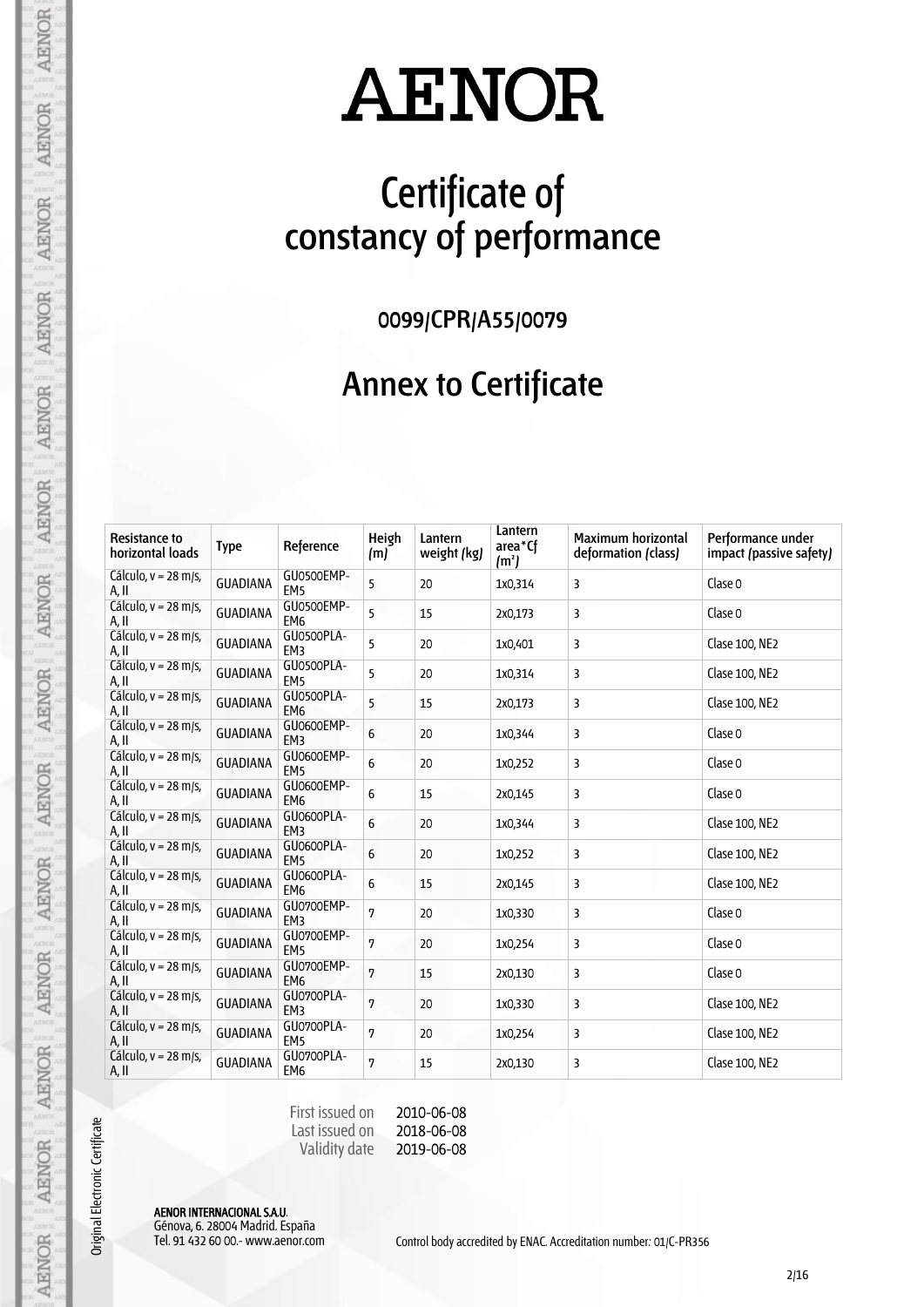## **Certificate of constancy of performance**

**0099/CPR/A55/0079**

#### **Annex to Certificate**

| <b>Resistance to</b><br>horizontal loads | <b>Type</b>     | Reference                     | Heigh<br>(m) | Lantern<br>weight (kg) | Lantern<br>area <sup>*</sup> Cf<br>(m <sup>2</sup> ) | <b>Maximum horizontal</b><br>deformation (class) | Performance under<br>impact (passive safety) |
|------------------------------------------|-----------------|-------------------------------|--------------|------------------------|------------------------------------------------------|--------------------------------------------------|----------------------------------------------|
| Cálculo, $v = 28$ m/s,<br>A, II          | <b>GUADIANA</b> | GU0800EMP-<br>EM3             | 8            | 20                     | 1x0,281                                              | 3                                                | Clase 0                                      |
| Cálculo, v = 28 m/s,<br>A, II            | <b>GUADIANA</b> | GU0800EMP-<br>EM <sub>5</sub> | 8            | 20                     | 1x0,245                                              | 3                                                | Clase 0                                      |
| Cálculo, $v = 28$ m/s,<br>A, II          | <b>GUADIANA</b> | GU0800EMP-<br>EM <sub>6</sub> | 8            | 15                     | 2x0,104                                              | 3                                                | Clase 0                                      |
| Cálculo, $v = 28$ m/s,<br>A, II          | <b>GUADIANA</b> | GU0800PLA-<br>EM3             | 8            | 20                     | 1x0,281                                              | 3                                                | Clase 100, NE2                               |
| Cálculo, $v = 28$ m/s,<br>A, II          | <b>GUADIANA</b> | GU0800PLA-<br>EM <sub>5</sub> | 8            | 20                     | 1x0,245                                              | 3                                                | Clase 100, NE2                               |
| Cálculo, $v = 28$ m/s,<br>A, II          | <b>GUADIANA</b> | GU0800PLA-<br>EM <sub>6</sub> | 8            | 15                     | 2x0,104                                              | 3                                                | Clase 100, NE2                               |
| Cálculo, $v = 28$ m/s,<br>A, II          | <b>GUADIANA</b> | GU0900EMP-<br>EM <sub>3</sub> | 9            | 20                     | 1x0,297                                              | 3                                                | Clase 0                                      |
| Cálculo, $v = 28$ m/s,<br>A, II          | <b>GUADIANA</b> | GU0900EMP-<br>EM <sub>5</sub> | 9            | 20                     | 1x0,238                                              | 3                                                | Clase 0                                      |
| Cálculo, $v = 28$ m/s,<br>A, II          | <b>GUADIANA</b> | GU0900EMP-<br>EM <sub>6</sub> | 9            | 15                     | 2x0,106                                              | 3                                                | Clase 0                                      |
| Cálculo, $v = 28$ m/s,<br>A, II          | <b>GUADIANA</b> | GU0900PLA-<br>EM <sub>3</sub> | 9            | 20                     | 1x0,297                                              | 3                                                | Clase 100, NE2                               |
| Cálculo, v = 28 m/s,<br>A, II            | <b>GUADIANA</b> | GU0900PLA-<br>EM <sub>5</sub> | 9            | 20                     | 1x0,238                                              | 3                                                | Clase 100, NE2                               |
| Cálculo, $v = 28$ m/s,<br>A, II          | <b>GUADIANA</b> | GU0900PLA-<br>EM <sub>6</sub> | 9            | 15                     | 2x0,106                                              | 3                                                | Clase 100, NE2                               |
| Cálculo, $v = 28$ m/s,<br>A, II          | <b>GUADIANA</b> | GU1000EMP-<br>EM <sub>3</sub> | 10           | 20                     | 1x0,289                                              | 3                                                | Clase 0                                      |
| Cálculo, $v = 28$ m/s,<br>A, II          | <b>GUADIANA</b> | GU1000EMP-<br>EM <sub>5</sub> | 10           | 20                     | 1x0,270                                              | 3                                                | Clase 0                                      |
| Cálculo, $v = 28$ m/s,<br>A, II          | <b>GUADIANA</b> | GU1000EMP-<br>EM <sub>6</sub> | 10           | 15                     | 2x0,105                                              | 3                                                | Clase 0                                      |
| Cálculo, $v = 28$ m/s,<br>A, II          | <b>GUADIANA</b> | GU1000PLA-<br>EM <sub>3</sub> | 10           | 20                     | 1x0,289                                              | 3                                                | Clase 100, NE2                               |
| Cálculo, $v = 28$ m/s,<br>A, II          | <b>GUADIANA</b> | GU1000PLA-<br>EM <sub>5</sub> | 10           | 20                     | 1x0,270                                              | 3                                                | Clase 100, NE2                               |

First issued on Last issued on Validity date 2010-06-08

2018-06-08 2019-06-08

AENOR INTERNACIONAL S.A.U. Génova, 6. 28004 Madrid. España

Original Electronic Certificate

**AENOR** 

**AENOR** 

**AENOR** 

**AENOR** 

**AENOR** 

**AENOR** 

**AENOR** 

**AENOR** 

**AENOR** 

**AENOR** 

**AENOR** 

AENOR

AENOR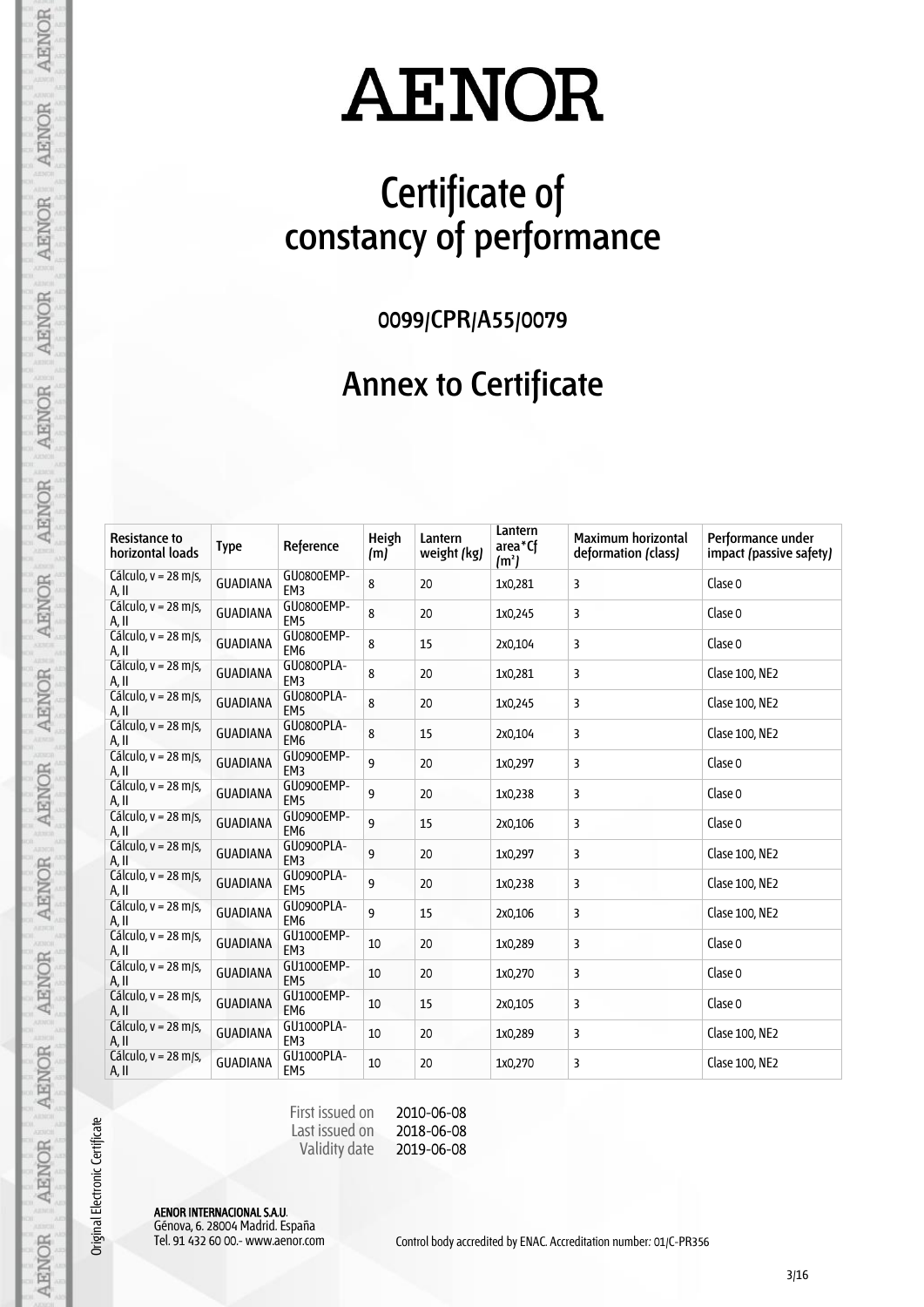## **Certificate of constancy of performance**

**0099/CPR/A55/0079**

#### **Annex to Certificate**

| <b>Resistance to</b><br>horizontal loads | <b>Type</b>     | Reference                     | Heigh<br>(m) | Lantern<br>weight (kg) | Lantern<br>area <sup>*</sup> Cf<br>(m <sup>2</sup> ) | <b>Maximum horizontal</b><br>deformation (class) | Performance under<br>impact (passive safety) |
|------------------------------------------|-----------------|-------------------------------|--------------|------------------------|------------------------------------------------------|--------------------------------------------------|----------------------------------------------|
| Cálculo, $v = 28$ m/s,<br>A, II          | <b>GUADIANA</b> | GU1000PLA-<br>EM <sub>6</sub> | 10           | 15                     | 2x0,105                                              | 3                                                | Clase 100, NE2                               |
| Cálculo, v = 28 m/s,<br>A, II            | <b>NERVION</b>  | NE0300EMP-<br>EM <sub>3</sub> | 3            | 20                     | 1x0,376                                              | 3                                                | Clase 0                                      |
| Cálculo, $v = 28$ m/s,<br>A, II          | <b>NERVION</b>  | NE0300EMP-<br>EM <sub>5</sub> | 3            | 20                     | 1x0,250                                              | 3                                                | Clase 0                                      |
| Cálculo, $v = 28$ m/s,<br>A, II          | <b>NERVION</b>  | NE0300EMP-<br>EM <sub>6</sub> | 3            | 15                     | 2x0,195                                              | 3                                                | Clase 0                                      |
| Cálculo, $v = 28$ m/s,<br>A, II          | <b>NERVION</b>  | NE0300PLA-<br>EM <sub>3</sub> | 3            | 20                     | 1x0,376                                              | 3                                                | Clase 100, NE2                               |
| Cálculo, $v = 28$ m/s,<br>A, II          | <b>NERVION</b>  | NE0300PLA-<br>EM <sub>5</sub> | 3            | 20                     | 1x0,250                                              | 3                                                | Clase 100, NE2                               |
| Cálculo, $v = 28$ m/s,<br>A, II          | <b>NERVION</b>  | NE0300PLA-<br>EM <sub>6</sub> | 3            | 15                     | 2x0,195                                              | 3                                                | Clase 100, NE2                               |
| Cálculo, $v = 28$ m/s,<br>A, II          | <b>NERVION</b>  | NE0400EMP-<br>EM <sub>3</sub> | 4            | 20                     | 1x0,346                                              | 3                                                | Clase 0                                      |
| Cálculo, $v = 28$ m/s,<br>A, II          | <b>NERVION</b>  | NE0400EMP-<br>EM <sub>5</sub> | 4            | 20                     | 1x0,250                                              | 3                                                | Clase 0                                      |
| Cálculo, $v = 28$ m/s,<br>A, II          | <b>NERVION</b>  | NE0400EMP-<br>EM <sub>6</sub> | 4            | 15                     | 2x0,154                                              | 3                                                | Clase 0                                      |
| Cálculo, $v = 28$ m/s,<br>A, II          | <b>NERVION</b>  | NE0400PLA-<br>EM <sub>3</sub> | 4            | 20                     | 1x0,346                                              | 3                                                | Clase 100, NE2                               |
| Cálculo, $v = 28$ m/s,<br>A, II          | <b>NERVION</b>  | NE0400PLA-<br>EM <sub>5</sub> | 4            | 20                     | 1x0,250                                              | 3                                                | Clase 100, NE2                               |
| Cálculo, $v = 28$ m/s,<br>A, II          | <b>NERVION</b>  | NE0400PLA-<br>EM <sub>6</sub> | 4            | 15                     | 2x0,154                                              | 3                                                | Clase 100, NE2                               |
| Cálculo, $v = 28$ m/s,<br>A, II          | <b>NERVION</b>  | NE0500EMP-<br>EM <sub>3</sub> | 5            | 20                     | 1x0,464                                              | 3                                                | Clase 0                                      |
| Cálculo, $v = 28$ m/s,<br>A, II          | <b>NERVION</b>  | NE0500EMP-<br>EM <sub>5</sub> | 5            | 20                     | 1x0,366                                              | 3                                                | Clase 0                                      |
| Cálculo, $v = 28$ m/s,<br>A, II          | <b>NERVION</b>  | NE0500EMP-<br>EM <sub>6</sub> | 5            | 15                     | 2x0,206                                              | 3                                                | Clase 0                                      |
| Cálculo, $v = 28$ m/s,<br>A, II          | <b>NERVION</b>  | NE0500PLA-<br>EM3             | 5            | 20                     | 1x0,464                                              | 3                                                | Clase 100, NE2                               |

First issued on Last issued on Validity date 2010-06-08

2018-06-08 2019-06-08

AENOR INTERNACIONAL S.A.U. Génova, 6. 28004 Madrid. España

Original Electronic Certificate

**AENOR** 

**AENOR** 

**AENOR** 

**AENOR** 

**AENOR** 

**AENOR** 

**AENOR** 

**AENOR** 

**AENOR** 

**AENOR** 

**AENOR** 

AENOR

AENOR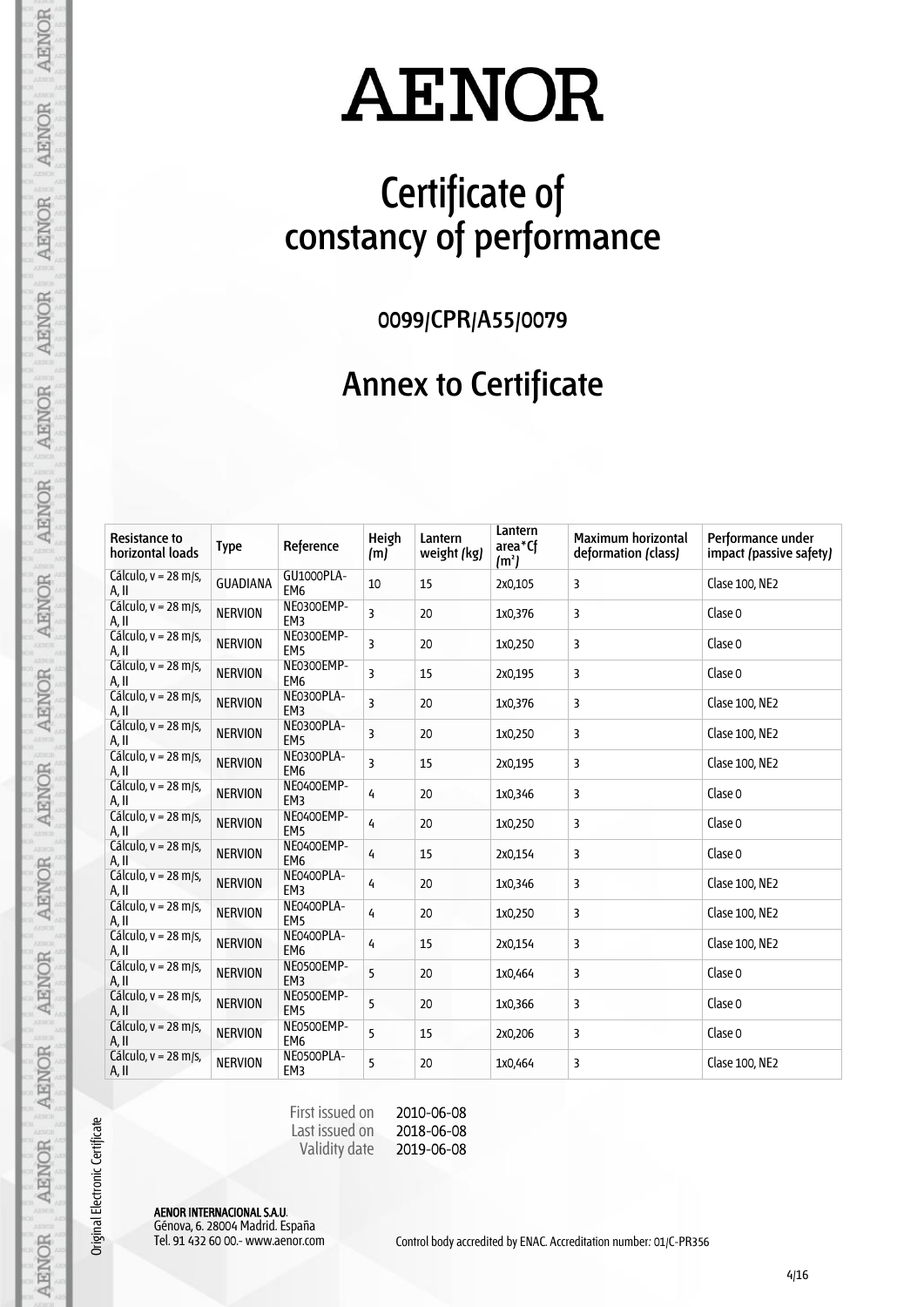## **Certificate of constancy of performance**

**0099/CPR/A55/0079**

#### **Annex to Certificate**

| <b>Resistance to</b><br>horizontal loads | <b>Type</b>    | Reference                     | Heigh<br>(m) | Lantern<br>weight (kg) | Lantern<br>area <sup>*</sup> Cf<br>(m <sup>2</sup> ) | <b>Maximum horizontal</b><br>deformation (class) | Performance under<br>impact (passive safety) |
|------------------------------------------|----------------|-------------------------------|--------------|------------------------|------------------------------------------------------|--------------------------------------------------|----------------------------------------------|
| Cálculo, $v = 28$ m/s,<br>A, II          | <b>NERVION</b> | NE0500PLA-<br>EM <sub>5</sub> | 5            | 20                     | 1x0,366                                              | 3                                                | Clase 100, NE2                               |
| Cálculo, $v = 28$ m/s,<br>A, II          | <b>NERVION</b> | NE0500PLA-<br>EM <sub>6</sub> | 5            | 15                     | 2x0,206                                              | 3                                                | Clase 100, NE2                               |
| Cálculo, $v = 28$ m/s,<br>A, II          | <b>NERVION</b> | NE0600EMP-<br>EM <sub>3</sub> | 6            | 20                     | 1x0,350                                              | 3                                                | Clase 0                                      |
| Cálculo, v = 28 m/s,<br>A, II            | <b>NERVION</b> | NE0600EMP-<br>EM <sub>5</sub> | 6            | 20                     | 1x0,267                                              | 3                                                | Clase 0                                      |
| Cálculo, $v = 28$ m/s,<br>A, II          | <b>NERVION</b> | NE0600EMP-<br>EM <sub>6</sub> | 6            | 15                     | 2x0,142                                              | 3                                                | Clase 0                                      |
| Cálculo, $v = 28$ m/s,<br>A, II          | <b>NERVION</b> | NE0600PLA-<br>EM <sub>3</sub> | 6            | 20                     | 1x0,350                                              | 3                                                | Clase 100, NE2                               |
| Cálculo, $v = 28$ m/s,<br>A, II          | <b>NERVION</b> | NE0600PLA-<br>EM <sub>5</sub> | 6            | 20                     | 1x0,267                                              | 3                                                | Clase 100, NE2                               |
| Cálculo, $v = 28$ m/s,<br>A, II          | <b>NERVION</b> | NE0600PLA-<br>EM <sub>6</sub> | 6            | 15                     | 2x0,142                                              | 3                                                | Clase 100, NE2                               |
| Cálculo, $v = 28$ m/s,<br>A, II          | <b>NERVION</b> | NE0700EMP-<br>EM <sub>3</sub> | 7            | 20                     | 1x0,312                                              | 3                                                | Clase 0                                      |
| Cálculo, $v = 28$ m/s,<br>A, II          | <b>NERVION</b> | NE0700EMP-<br>EM <sub>5</sub> | 7            | 20                     | 1x0,241                                              | 3                                                | Clase 0                                      |
| Cálculo, v = 28 m/s,<br>A, II            | <b>NERVION</b> | NE0700EMP-<br>EM <sub>6</sub> | 7            | 15                     | 2x0,117                                              | 3                                                | Clase 0                                      |
| Cálculo, $v = 28$ m/s,<br>A, II          | <b>NERVION</b> | NE0700PLA-<br>EM <sub>3</sub> | 7            | 20                     | 1x0,312                                              | 3                                                | Clase 100, NE2                               |
| Cálculo, $v = 28$ m/s,<br>A, II          | <b>NERVION</b> | NE0700PLA-<br>EM <sub>5</sub> | 7            | 20                     | 1x0,241                                              | 3                                                | Clase 100, NE2                               |
| Cálculo, $v = 28$ m/s,<br>A, II          | <b>NERVION</b> | NE0700PLA-<br>EM <sub>6</sub> | 7            | 15                     | 2x0,117                                              | 3                                                | Clase 100, NE2                               |
| Cálculo, $v = 28$ m/s,<br>A, II          | <b>NERVION</b> | NE0800EMP-<br>EM <sub>3</sub> | 8            | 20                     | 1x0,375                                              | 3                                                | Clase 0                                      |
| Cálculo, v = 28 m/s,<br>A, II            | <b>NERVION</b> | NE0800EMP-<br>EM <sub>5</sub> | 8            | 20                     | 1x0,365                                              | 3                                                | Clase 0                                      |
| Cálculo, $v = 28$ m/s,<br>A, II          | <b>NERVION</b> | NE0800EMP-<br>EM <sub>6</sub> | 8            | 15                     | 2x0,151                                              | 3                                                | Clase 0                                      |

First issued on Last issued on Validity date 2010-06-08

2018-06-08 2019-06-08

AENOR INTERNACIONAL S.A.U. Génova, 6. 28004 Madrid. España

Original Electronic Certificate

**AENOR** 

**AENOR** 

**AENOR** 

**AENOR** 

**AENOR** 

**AENOR** 

**AENOR** 

**AENOR** 

**AENOR** 

**AENOR** 

**AENOR** 

AENOR

AENOR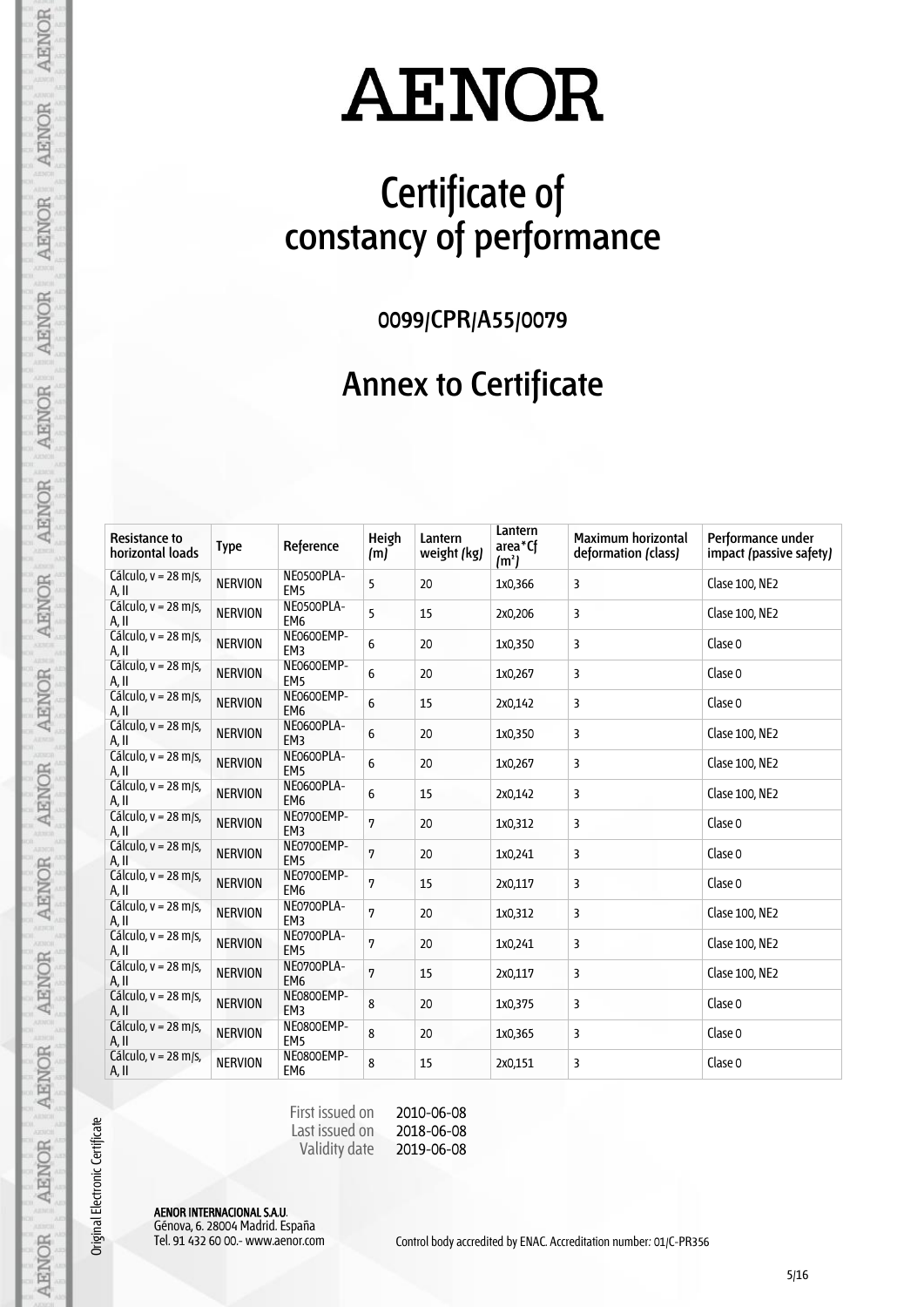## **Certificate of constancy of performance**

**0099/CPR/A55/0079**

#### **Annex to Certificate**

| <b>Resistance to</b><br>horizontal loads | Type           | Reference                     | Heigh<br>(m) | Lantern<br>weight (kg) | Lantern<br>area <sup>*</sup> Cf<br>(m <sup>2</sup> ) | <b>Maximum horizontal</b><br>deformation (class) | Performance under<br>impact (passive safety) |
|------------------------------------------|----------------|-------------------------------|--------------|------------------------|------------------------------------------------------|--------------------------------------------------|----------------------------------------------|
| Cálculo, $v = 28$ m/s,<br>A, II          | <b>NERVION</b> | NE0800PLA-<br>EM <sub>3</sub> | 8            | 20                     | 1x0,375                                              | 3                                                | Clase 100, NE2                               |
| Cálculo, $v = 28$ m/s,<br>A, II          | <b>NERVION</b> | NE0800PLA-<br>EM <sub>5</sub> | 8            | 20                     | 1x0,365                                              | 3                                                | Clase 100, NE2                               |
| Cálculo, $v = 28$ m/s,<br>A, II          | <b>NERVION</b> | NE0800PLA-<br>EM <sub>6</sub> | 8            | 15                     | 2x0,151                                              | 3                                                | Clase 100, NE2                               |
| Cálculo, $v = 28$ m/s,<br>A, II          | <b>NERVION</b> | NE0900EMP-<br>EM <sub>3</sub> | 9            | 20                     | 1x0,428                                              | 3                                                | Clase 0                                      |
| Cálculo, v = 28 m/s,<br>A, II            | <b>NERVION</b> | NE0900EMP-<br>EM <sub>5</sub> | 9            | 20                     | 1x0,357                                              | 3                                                | Clase 0                                      |
| Cálculo, v = 28 m/s,<br>A, II            | <b>NERVION</b> | NE0900EMP-<br>EM <sub>6</sub> | 9            | 15                     | 2x0,169                                              | 3                                                | Clase 0                                      |
| Cálculo, $v = 28$ m/s,<br>A, II          | <b>NERVION</b> | NE0900PLA-<br>EM <sub>3</sub> | 9            | 20                     | 1x0,428                                              | 3                                                | Clase 100, NE2                               |
| Cálculo, $v = 28$ m/s,<br>A, II          | <b>NERVION</b> | NE0900PLA-<br>EM <sub>5</sub> | 9            | 20                     | 1x0,357                                              | 3                                                | Clase 100, NE2                               |
| Cálculo, v = 28 m/s,<br>A, II            | <b>NERVION</b> | NE0900PLA-<br>EM <sub>6</sub> | 9            | 15                     | 2x0,169                                              | 3                                                | Clase 100, NE2                               |
| Cálculo, $v = 28$ m/s,<br>A, II          | <b>NERVION</b> | NE1000EMP-<br>EM <sub>3</sub> | 10           | 20                     | 1x0,352                                              | 3                                                | Clase 0                                      |
| Cálculo, $v = 28$ m/s,<br>A, II          | <b>NERVION</b> | NE1000EMP-<br>EM <sub>5</sub> | 10           | 20                     | 1x0,328                                              | 3                                                | Clase 0                                      |
| Cálculo, $v = 28$ m/s,<br>A, II          | <b>NERVION</b> | NE1000EMP-<br>EM <sub>6</sub> | 10           | 15                     | 2x0,137                                              | 3                                                | Clase 0                                      |
| Cálculo, $v = 28$ m/s,<br>A, II          | <b>NERVION</b> | NE1000PLA-<br>EM <sub>3</sub> | 10           | 20                     | 1x0,352                                              | 3                                                | Clase 100, NE2                               |
| Cálculo, $v = 28$ m/s,<br>A, II          | <b>NERVION</b> | NE1000PLA-<br>EM <sub>5</sub> | 10           | 20                     | 1x0,328                                              | 3                                                | Clase 100, NE2                               |
| Cálculo, $v = 28$ m/s,<br>A, II          | <b>NERVION</b> | NE1000PLA-<br>EM <sub>6</sub> | 10           | 15                     | 2x0,137                                              | 3                                                | Clase 100, NE2                               |
| Cálculo, v = 28 m/s,<br>$A.$ II          | <b>NERVION</b> | NE1200EMP-<br>EM <sub>3</sub> | 12           | 20                     | 1x0,338                                              | 3                                                | Clase 0                                      |
| Cálculo, $v = 28$ m/s,<br>A, II          | <b>NERVION</b> | NE1200EMP-<br>EM <sub>5</sub> | 12           | 20                     | 1x0,28                                               | 3                                                | Clase 0                                      |

First issued on Last issued on Validity date 2010-06-08

2018-06-08 2019-06-08

AENOR INTERNACIONAL S.A.U. Génova, 6. 28004 Madrid. España

Original Electronic Certificate

**AENOR** 

**AENOR** 

**AENOR** 

**AENOR** 

**AENOR** 

**AENOR** 

**AENOR** 

**AENOR** 

**AENOR** 

**AENOR** 

**AENOR** 

AENOR

AENOR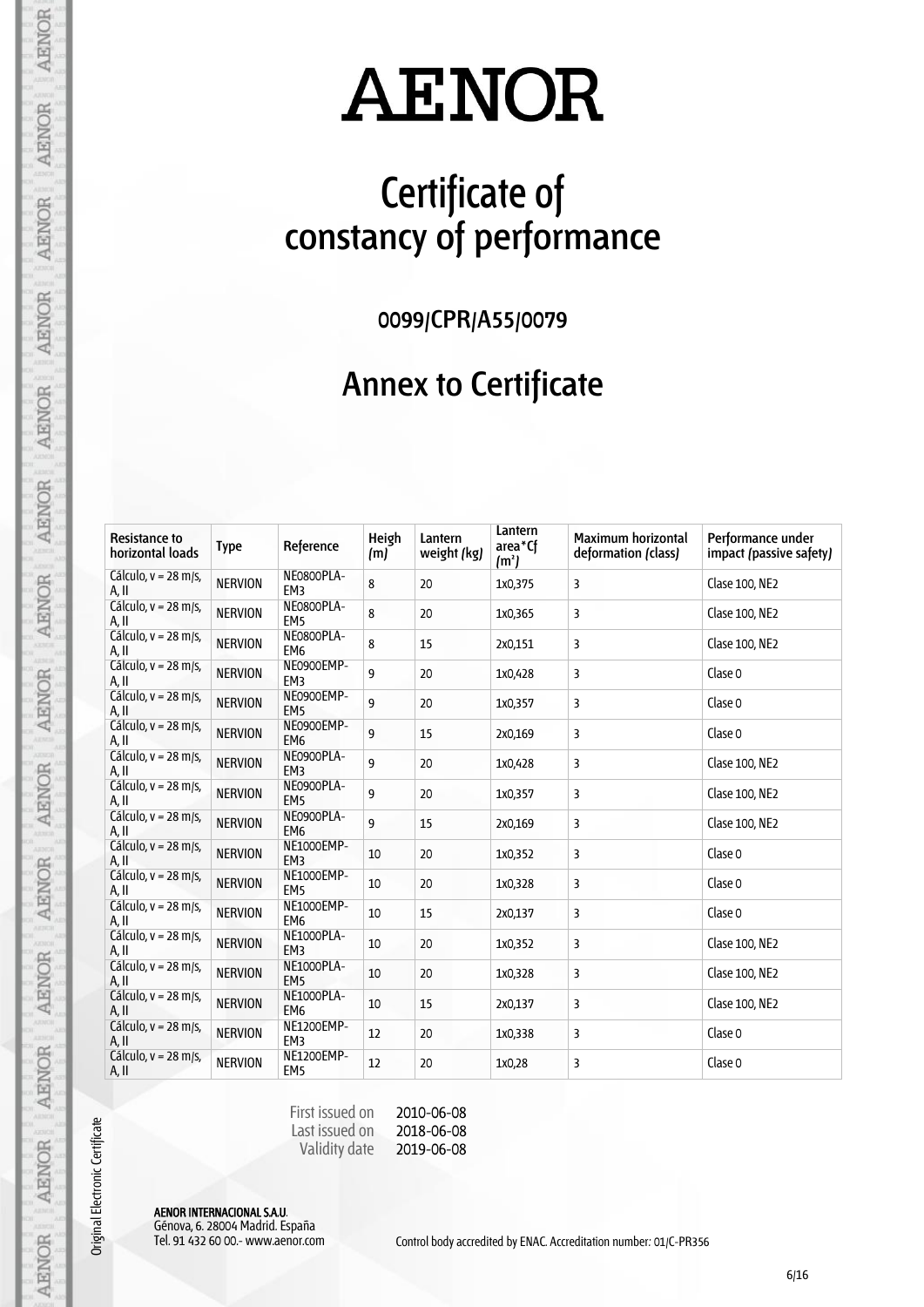## **Certificate of constancy of performance**

**0099/CPR/A55/0079**

#### **Annex to Certificate**

| <b>Resistance to</b><br>horizontal loads | <b>Type</b>                | Reference                            | Heigh<br>(m)   | Lantern<br>weight (kg) | Lantern<br>area <sup>*</sup> Cf<br>(m <sup>2</sup> ) | <b>Maximum horizontal</b><br>deformation (class) | Performance under<br>impact (passive safety) |
|------------------------------------------|----------------------------|--------------------------------------|----------------|------------------------|------------------------------------------------------|--------------------------------------------------|----------------------------------------------|
| Cálculo, $v = 28$ m/s,<br>A, II          | <b>NERVION</b>             | NE1200EMP-<br>EM <sub>6</sub>        | 12             | 15                     | 2x0,117                                              | 3                                                | Clase 0                                      |
| Cálculo, v = 28 m/s,<br>A, II            | <b>NERVION</b>             | NE1200PLA-<br>EM <sub>3</sub>        | 12             | 20                     | 1x0,338                                              | 3                                                | Clase 100, NE2                               |
| Cálculo, v = 28 m/s,<br>A, II            | <b>NERVION</b>             | NE1200PLA-<br>EM <sub>5</sub>        | 12             | 20                     | 1x0,28                                               | 3                                                | Clase 100, NE2                               |
| Cálculo, v = 28 m/s,<br>A, II            | <b>NERVION</b>             | NE1200PLA-<br>EM <sub>6</sub>        | 12             | 15                     | 2x0,117                                              | 3                                                | Clase 100, NE2                               |
| Cálculo, $v = 28$ m/s,<br>A, II          | <b>NERVION</b>             | NE1400PLA-<br>EM <sub>3</sub>        | 14             | 20                     | 1x0,360                                              | 3                                                | Clase 100, NE2                               |
| Cálculo, v = 28 m/s,<br>A, II            | <b>NERVION</b>             | NE1400PLA-<br>EM <sub>5</sub>        | 14             | 20                     | 1x0,339                                              | 3                                                | Clase 100, NE2                               |
| Cálculo, $v = 28$ m/s,<br>A, II          | <b>NERVION</b>             | <b>NE1400PLA-</b><br>EM <sub>6</sub> | 14             | 15                     | 2x0,137                                              | 3                                                | Clase 100, NE2                               |
| Cálculo, $v = 28$ m/s,<br>A, II          | <b>SEGURA</b>              | SE0300EMP-<br>EM <sub>3</sub>        | 3              | 30                     | 1x0,450                                              | 3                                                | Clase 0                                      |
| Cálculo, v = 28 m/s,<br>A, II            | <b>SEGURA</b>              | SE0300EMP-<br>EM <sub>5</sub>        | 3              | 30                     | 1x0,450                                              | 3                                                | Clase 0                                      |
| Cálculo, $v = 28$ m/s,<br>A, II          | <b>SEGURA</b>              | SE0300EMP-<br>EM <sub>6</sub>        | $\overline{3}$ | 30                     | 2x0,270                                              | 3                                                | Clase 0                                      |
| Cálculo, v = 28 m/s,<br>A, II            | <b>SEGURA</b>              | SE0300PLA-<br>EM <sub>3</sub>        | 3              | 30                     | 1x0,450                                              | 3                                                | Clase 0                                      |
| Cálculo, $v = 28$ m/s,<br>A, II          | <b>SEGURA</b>              | SE0300PLA-<br>EM <sub>5</sub>        | 3              | 30                     | 1x0,450                                              | 3                                                | Clase 0                                      |
| Cálculo, $v = 28$ m/s,<br>A, II          | <b>SEGURA</b>              | SE0300PLA-<br>EM <sub>6</sub>        | 3              | 30                     | 2x0,270                                              | 3                                                | Clase 0                                      |
| Cálculo, $v = 28$ m/s,<br>A, II          | <b>SEGURA</b><br>SV        | SE0300SV-<br>EM <sub>3</sub>         | 3              | 20                     | 1x0,695                                              | 3                                                | Clase 100, NE2                               |
| Cálculo, $v = 28$ m/s,<br>A, II          | <b>SEGURA</b><br><b>SV</b> | SE0300SV-<br>EM <sub>5</sub>         | 3              | 20                     | 1x0,467                                              | 3                                                | Clase 100, NE2                               |
| Cálculo, $v = 28$ m/s,<br>A, II          | <b>SEGURA</b><br>SV        | SE0300SV-<br>EM <sub>6</sub>         | 3              | 15                     | 2x0,420                                              | 3                                                | Clase 100, NE2                               |
| Cálculo, $v = 28$ m/s,<br>A, II          | <b>SEGURA</b>              | SE0400EMP-<br>EM <sub>3</sub>        | 4              | 30                     | 1x0,450                                              | 3                                                | Clase 0                                      |

First issued on Last issued on Validity date 2010-06-08

2018-06-08 2019-06-08

AENOR INTERNACIONAL S.A.U. Génova, 6. 28004 Madrid. España

Original Electronic Certificate

**AENOR** 

**AENOR** 

**AENOR** 

**AENOR** 

**AENOR** 

**AENOR** 

**AENOR** 

**AENOR** 

**AENOR** 

**AENOR** 

**AENOR** 

AENOR

AENOR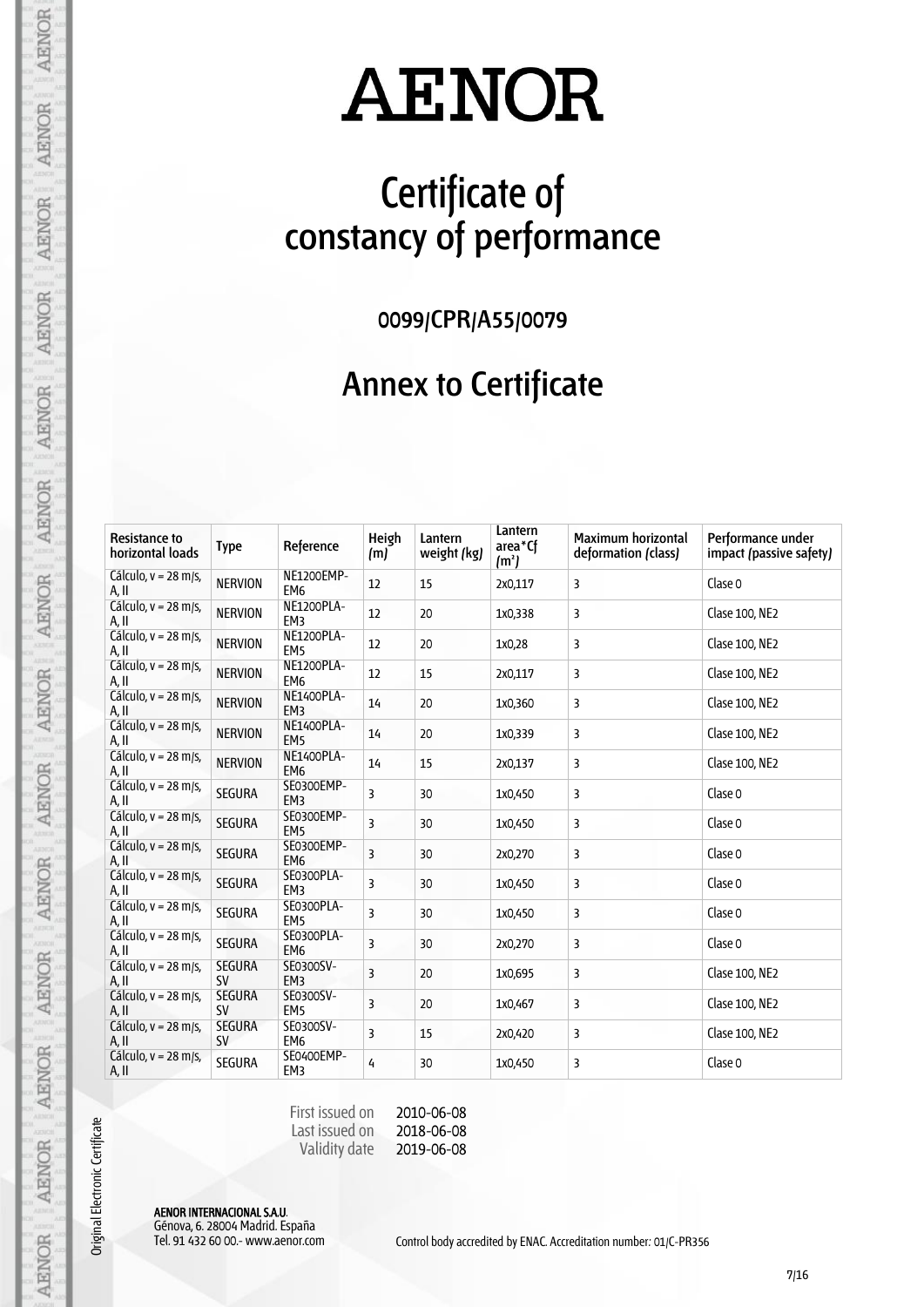## **Certificate of constancy of performance**

**0099/CPR/A55/0079**

#### **Annex to Certificate**

| <b>Resistance to</b><br>horizontal loads | Type                       | Reference                            | Heigh<br>(m) | Lantern<br>weight (kg) | Lantern<br>area <sup>*</sup> Cf<br>(m <sup>2</sup> ) | <b>Maximum horizontal</b><br>deformation (class) | Performance under<br>impact (passive safety) |
|------------------------------------------|----------------------------|--------------------------------------|--------------|------------------------|------------------------------------------------------|--------------------------------------------------|----------------------------------------------|
| Cálculo, $v = 28$ m/s,<br>A, II          | <b>SEGURA</b>              | SE0400EMP-<br>EM <sub>5</sub>        | 4            | 30                     | 1x0,450                                              | 3                                                | Clase 0                                      |
| Cálculo, v = 28 m/s,<br>A, II            | <b>SEGURA</b>              | SE0400EMP-<br>EM <sub>6</sub>        | 4            | 30                     | 2x0,270                                              | 3                                                | Clase 0                                      |
| Cálculo, $v = 28$ m/s,<br>A, II          | <b>SEGURA</b>              | SE0400PLA-<br>EM3                    | 4            | 30                     | 1x0,450                                              | 3                                                | Clase 0                                      |
| Cálculo, $v = 28$ m/s,<br>A, II          | <b>SEGURA</b>              | SE0400PLA-<br>EM <sub>5</sub>        | 4            | 30                     | 1x0,450                                              | 3                                                | Clase 0                                      |
| Cálculo, v = 28 m/s,<br>A, II            | <b>SEGURA</b>              | SE0400PLA-<br>EM <sub>6</sub>        | 4            | 30                     | 2x0,270                                              | 3                                                | Clase 0                                      |
| Cálculo, v = 28 m/s,<br>A, II            | <b>SEGURA</b><br><b>SV</b> | SE0400SV-<br>EM <sub>3</sub>         | 4            | 20                     | 1x0,926                                              | 3                                                | Clase 100, NE2                               |
| Cálculo, $v = 28$ m/s,<br>A, II          | <b>SEGURA</b><br><b>SV</b> | SE0400SV-<br>EM <sub>5</sub>         | 4            | 20                     | 1x0,702                                              | 3                                                | Clase 100, NE2                               |
| Cálculo, $v = 28$ m/s,<br>A, II          | <b>SEGURA</b><br><b>SV</b> | SE0400SV-<br>EM <sub>6</sub>         | 4            | 15                     | 2x0,502                                              | 3                                                | Clase 100, NE2                               |
| Cálculo, $v = 28$ m/s,<br>A, II          | <b>SEGURA</b>              | SE0500EMP-<br>EM <sub>3</sub>        | 5            | 30                     | 1x0,450                                              | 3                                                | Clase 0                                      |
| Cálculo, v = 28 m/s,<br>A, II            | <b>SEGURA</b>              | SE0500EMP-<br>EM <sub>5</sub>        | 5            | 30                     | 1x0,450                                              | 3                                                | Clase 0                                      |
| Cálculo, v = 28 m/s,<br>A, II            | <b>SEGURA</b>              | <b>SE0500EMP-</b><br>EM <sub>6</sub> | 5            | 30                     | 2x0,270                                              | 3                                                | Clase 0                                      |
| Cálculo, $v = 28$ m/s,<br>A, II          | <b>SEGURA</b>              | SE0500PLA-<br>EM <sub>3</sub>        | 5            | 30                     | 1x0,450                                              | 3                                                | Clase 0                                      |
| Cálculo, $v = 28$ m/s,<br>A, II          | <b>SEGURA</b>              | SE0500PLA-<br>EM <sub>5</sub>        | 5            | 30                     | 1x0,450                                              | 3                                                | Clase 0                                      |
| Cálculo, $v = 28$ m/s,<br>A, II          | <b>SEGURA</b>              | SE0500PLA-<br>EM <sub>6</sub>        | 5            | 30                     | 2x0,270                                              | 3                                                | Clase 0                                      |
| Cálculo, $v = 28$ m/s,<br>A, II          | <b>SEGURA</b><br><b>SV</b> | SE0500SV-<br>EM <sub>3</sub>         | 5            | 20                     | 1x0,671                                              | 3                                                | Clase 100, NE2                               |
| Cálculo, $v = 28$ m/s,<br>$A.$ II        | <b>SEGURA</b><br><b>SV</b> | SE0500SV-<br>EM <sub>5</sub>         | 5            | 20                     | 1x0,543                                              | 3                                                | Clase 100, NE2                               |
| Cálculo, $v = 28$ m/s,<br>A, II          | <b>SEGURA</b><br><b>SV</b> | SE0500SV-<br>EM <sub>6</sub>         | 5            | 15                     | 2x0,322                                              | 3                                                | Clase 100, NE2                               |

First issued on Last issued on Validity date 2010-06-08

2018-06-08 2019-06-08

AENOR INTERNACIONAL S.A.U. Génova, 6. 28004 Madrid. España

Original Electronic Certificate

**AENOR** 

**AENOR** 

**AENOR** 

**AENOR** 

**AENOR** 

**AENOR** 

**AENOR** 

**AENOR** 

**AENOR** 

**AENOR** 

**AENOR** 

AENOR

AENOR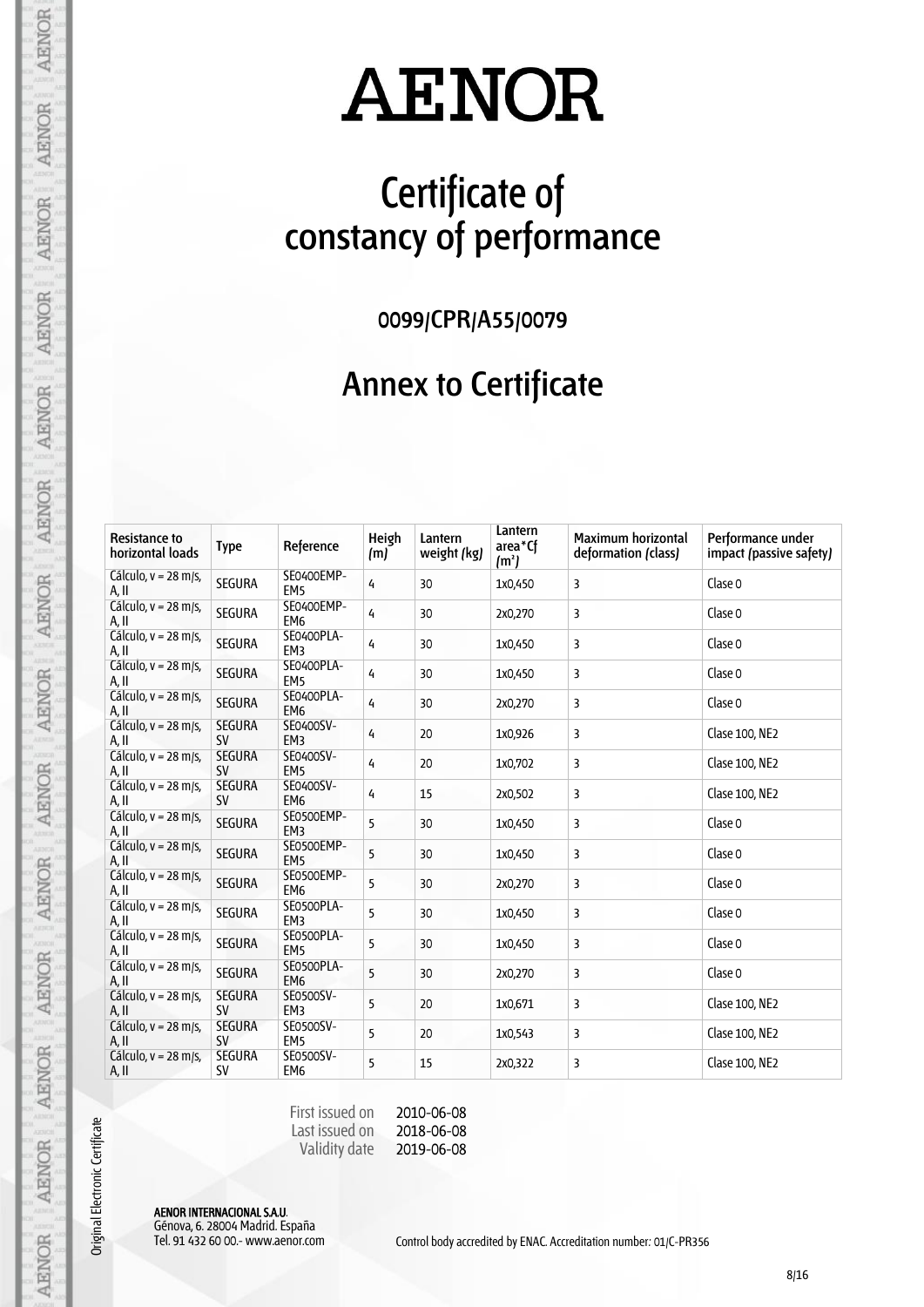## **Certificate of constancy of performance**

**0099/CPR/A55/0079**

#### **Annex to Certificate**

| <b>Resistance to</b><br>horizontal loads | Type                       | Reference                     | Heigh<br>(m) | Lantern<br>weight (kg) | Lantern<br>area <sup>*</sup> Cf<br>(m <sup>2</sup> ) | <b>Maximum horizontal</b><br>deformation (class) | Performance under<br>impact (passive safety) |
|------------------------------------------|----------------------------|-------------------------------|--------------|------------------------|------------------------------------------------------|--------------------------------------------------|----------------------------------------------|
| Cálculo, $v = 28$ m/s,<br>A, II          | <b>SEGURA</b>              | SE0600EMP-<br>EM3             | 6            | 30                     | 1x0,450                                              | 3                                                | Clase 0                                      |
| Cálculo, v = 28 m/s,<br>A, II            | <b>SEGURA</b>              | SE0600EMP-<br>EM <sub>5</sub> | 6            | 30                     | 1x0,450                                              | 3                                                | Clase 0                                      |
| Cálculo, $v = 28$ m/s,<br>A, II          | <b>SEGURA</b>              | SE0600EMP-<br>EM <sub>6</sub> | 6            | 30                     | 2x0,270                                              | 3                                                | Clase 0                                      |
| Cálculo, $v = 28$ m/s,<br>A, II          | <b>SEGURA</b>              | SE0600PLA-<br>EM <sub>3</sub> | 6            | 30                     | 1x0,450                                              | 3                                                | Clase 0                                      |
| Cálculo, $v = 28$ m/s,<br>A, II          | <b>SEGURA</b>              | SE0600PLA-<br>EM <sub>5</sub> | 6            | 30                     | 1x0,450                                              | 3                                                | Clase 0                                      |
| Cálculo, $v = 28$ m/s,<br>A, II          | <b>SEGURA</b>              | SE0600PLA-<br>EM <sub>6</sub> | 6            | 30                     | 2x0,270                                              | 3                                                | Clase 0                                      |
| Cálculo, $v = 28$ m/s,<br>A, II          | <b>SEGURA</b><br><b>SV</b> | SE0600SV-<br>EM <sub>3</sub>  | 6            | 20                     | 1x0,911                                              | 3                                                | Clase 100, NE2                               |
| Cálculo, $v = 28$ m/s,<br>A, II          | <b>SEGURA</b><br><b>SV</b> | SE0600SV-<br>EM <sub>5</sub>  | 6            | 20                     | 1x0,734                                              | 3                                                | Clase 100, NE2                               |
| Cálculo, $v = 28$ m/s,<br>A, II          | <b>SEGURA</b><br><b>SV</b> | SE0600SV-<br>EM <sub>6</sub>  | 6            | 15                     | 2x0,454                                              | 3                                                | Clase 100, NE2                               |
| Cálculo, $v = 28$ m/s,<br>A, II          | <b>SEGURA</b>              | SE0700EMP-<br>EM <sub>3</sub> | 7            | 30                     | 1x0,450                                              | 3                                                | Clase 0                                      |
| Cálculo, v = 28 m/s,<br>A, II            | <b>SEGURA</b>              | SE0700EMP-<br>EM <sub>5</sub> | 7            | 30                     | 1x0,450                                              | 3                                                | Clase 0                                      |
| Cálculo, $v = 28$ m/s,<br>A, II          | <b>SEGURA</b>              | SE0700EMP-<br>EM <sub>6</sub> | 7            | 30                     | 2x0,270                                              | 3                                                | Clase 0                                      |
| Cálculo, $v = 28$ m/s,<br>A, II          | <b>SEGURA</b>              | SE0700PLA-<br>EM <sub>3</sub> | 7            | 30                     | 1x0,450                                              | 3                                                | Clase 0                                      |
| Cálculo, $v = 28$ m/s,<br>A, II          | <b>SEGURA</b>              | SE0700PLA-<br>EM <sub>5</sub> | 7            | 30                     | 1x0,450                                              | 3                                                | Clase 0                                      |
| Cálculo, $v = 28$ m/s,<br>A, II          | <b>SEGURA</b>              | SE0700PLA-<br>EM <sub>6</sub> | 7            | 30                     | 2x0,270                                              | 3                                                | Clase 0                                      |
| Cálculo, $v = 28$ m/s,<br>A, II          | <b>SEGURA</b><br><b>SV</b> | SE0700SV-<br>EM <sub>3</sub>  | 7            | 20                     | 1x0,894                                              | 3                                                | Clase 100, NE2                               |
| Cálculo, $v = 28$ m/s,<br>A, II          | <b>SEGURA</b><br><b>SV</b> | SE0700SV-<br>EM <sub>5</sub>  | 7            | 20                     | 1x0,75                                               | 3                                                | Clase 100, NE2                               |

First issued on Last issued on Validity date 2010-06-08

2018-06-08 2019-06-08

AENOR INTERNACIONAL S.A.U. Génova, 6. 28004 Madrid. España

Original Electronic Certificate

**AENOR** 

**AENOR** 

**AENOR** 

**AENOR** 

**AENOR** 

**AENOR** 

**AENOR** 

**AENOR** 

**AENOR** 

**AENOR** 

**AENOR** 

AENOR

AENOR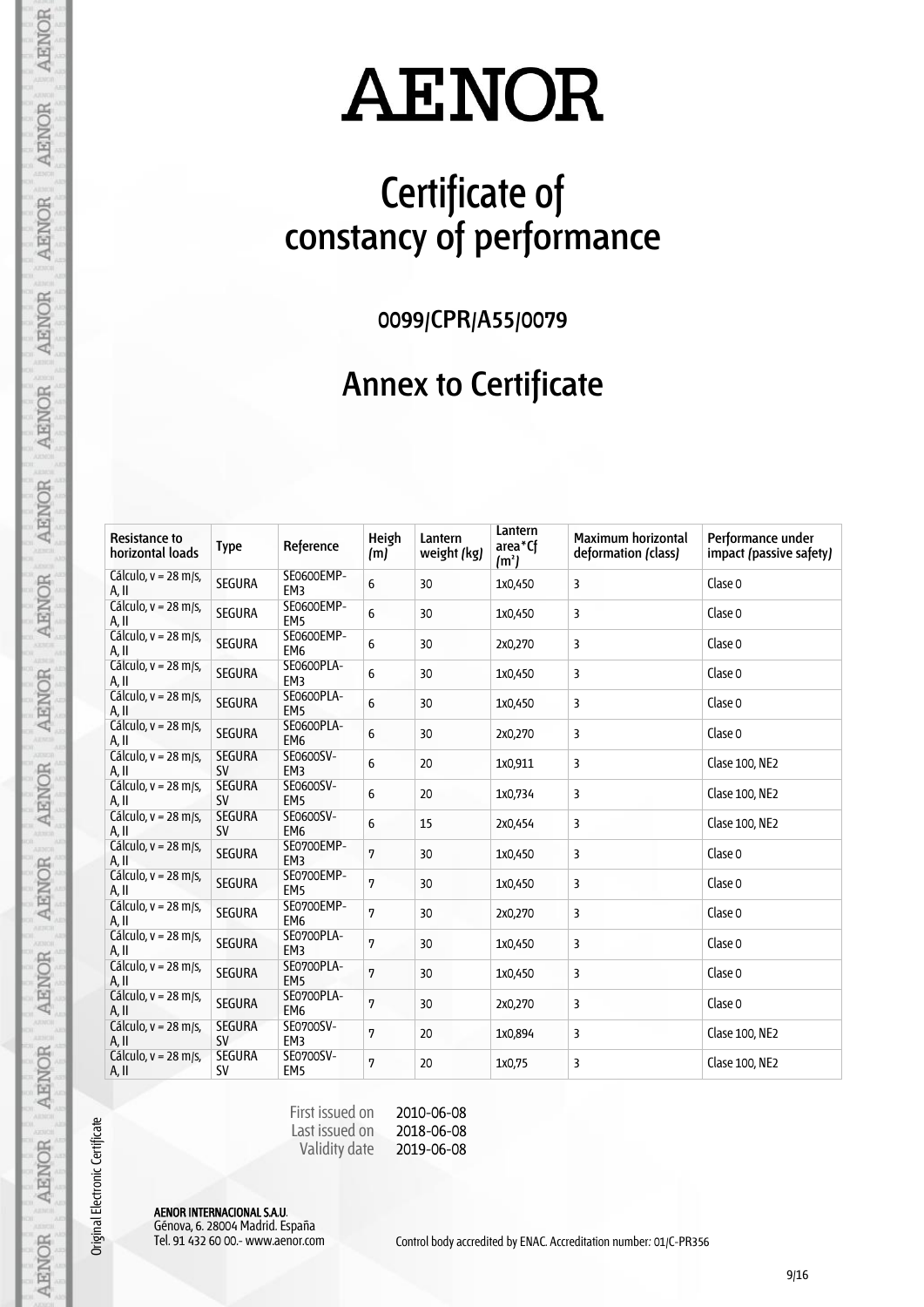## **Certificate of constancy of performance**

**0099/CPR/A55/0079**

#### **Annex to Certificate**

| <b>Resistance to</b><br>horizontal loads | <b>Type</b>                | Reference                     | Heigh<br>(m) | Lantern<br>weight (kg) | Lantern<br>area <sup>*</sup> Cf<br>(m <sup>2</sup> ) | <b>Maximum horizontal</b><br>deformation (class) | Performance under<br>impact (passive safety) |
|------------------------------------------|----------------------------|-------------------------------|--------------|------------------------|------------------------------------------------------|--------------------------------------------------|----------------------------------------------|
| Cálculo, $v = 28$ m/s,<br>A, II          | <b>SEGURA</b><br><b>SV</b> | SE0700SV-<br>EM <sub>6</sub>  | 7            | 15                     | 2x0,426                                              | 3                                                | Clase 100, NE2                               |
| Cálculo, v = 28 m/s,<br>A, II            | <b>SEGURA</b>              | SE0800EMP-<br>EM <sub>3</sub> | 8            | 30                     | 1x0,450                                              | 3                                                | Clase 0                                      |
| Cálculo, $v = 28$ m/s,<br>A, II          | <b>SEGURA</b>              | SE0800EMP-<br>EM <sub>5</sub> | 8            | 30                     | 1x0,450                                              | 3                                                | Clase 0                                      |
| Cálculo, v = 28 m/s,<br>A, II            | <b>SEGURA</b>              | SE0800EMP-<br>EM <sub>6</sub> | 8            | 30                     | 2x0,270                                              | 3                                                | Clase 0                                      |
| Cálculo, $v = 28$ m/s,<br>A, II          | <b>SEGURA</b>              | SE0800PLA-<br>EM <sub>3</sub> | 8            | 30                     | 1x0,450                                              | 3                                                | Clase 0                                      |
| Cálculo, $v = 28$ m/s,<br>A, II          | <b>SEGURA</b>              | SE0800PLA-<br>EM <sub>5</sub> | 8            | 30                     | 1x0,450                                              | 3                                                | Clase 0                                      |
| Cálculo, $v = 28$ m/s,<br>A, II          | <b>SEGURA</b>              | SE0800PLA-<br>EM <sub>6</sub> | 8            | 30                     | 2x0,270                                              | 3                                                | Clase 0                                      |
| Cálculo, $v = 28$ m/s,<br>A, II          | <b>SEGURA</b><br><b>SV</b> | SE0800SV-<br>EM <sub>3</sub>  | 8            | 20                     | 1x0,845                                              | 3                                                | Clase 100, NE2                               |
| Cálculo, $v = 28$ m/s,<br>A, II          | <b>SEGURA</b><br><b>SV</b> | SE0800SV-<br>EM <sub>5</sub>  | 8            | 20                     | 1x0,743                                              | 3                                                | Clase 100, NE2                               |
| Cálculo, $v = 28$ m/s,<br>A, II          | <b>SEGURA</b><br><b>SV</b> | SE0800SV-<br>EM <sub>6</sub>  | 8            | 15                     | 2x0,390                                              | 3                                                | Clase 100, NE2                               |
| Cálculo, v = 28 m/s,<br>A, II            | <b>SEGURA</b>              | SE0900EMP-<br>EM <sub>3</sub> | 9            | 30                     | 1x0,450                                              | 3                                                | Clase 0                                      |
| Cálculo, $v = 28$ m/s,<br>A, II          | <b>SEGURA</b>              | SE0900EMP-<br>EM <sub>5</sub> | 9            | 30                     | 1x0,450                                              | 3                                                | Clase 0                                      |
| Cálculo, $v = 28$ m/s,<br>A, II          | <b>SEGURA</b>              | SE0900EMP-<br>EM <sub>6</sub> | 9            | 30                     | 2x0,135                                              | 3                                                | Clase 0                                      |
| Cálculo, $v = 28$ m/s,<br>A, II          | <b>SEGURA</b>              | SE0900PLA-<br>EM <sub>3</sub> | 9            | 30                     | 1x0,450                                              | 3                                                | Clase 0                                      |
| Cálculo, $v = 28$ m/s,<br>A, II          | <b>SEGURA</b>              | SE0900PLA-<br>EM <sub>5</sub> | 9            | 30                     | 1x0,450                                              | 3                                                | Clase 0                                      |
| Cálculo, v = 28 m/s,<br>A, II            | <b>SEGURA</b>              | SE0900PLA-<br>EM <sub>6</sub> | 9            | 30                     | 2x0,135                                              | 3                                                | Clase 0                                      |
| Cálculo, $v = 28$ m/s,<br>A, II          | <b>SEGURA</b><br><b>SV</b> | SE0900SV-<br>EM <sub>3</sub>  | 9            | 20                     | 1x0,633                                              | 3                                                | Clase 100, NE2                               |

First issued on Last issued on Validity date 2010-06-08

2018-06-08 2019-06-08

AENOR INTERNACIONAL S.A.U. Génova, 6. 28004 Madrid. España

Original Electronic Certificate

**AENOR** 

**AENOR** 

**AENOR** 

**AENOR** 

**AENOR** 

**AENOR** 

**AENOR** 

**AENOR** 

**AENOR** 

AENOR

**AENOR** 

AENOR

AENOR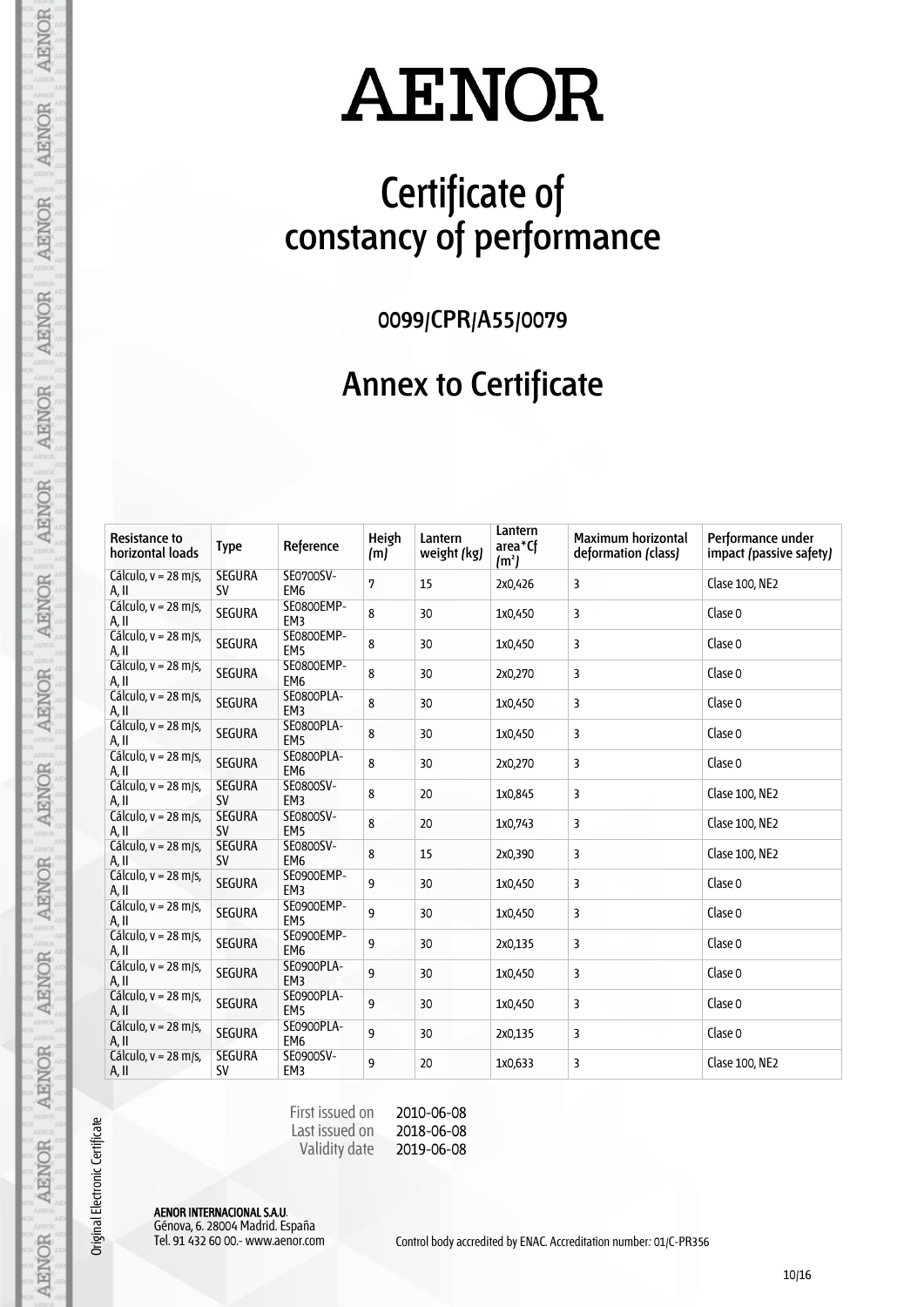## **Certificate of constancy of performance**

**0099/CPR/A55/0079**

#### **Annex to Certificate**

| <b>Resistance to</b><br>horizontal loads | <b>Type</b>                | Reference                     | Heigh<br>(m) | Lantern<br>weight (kg) | Lantern<br>area <sup>*</sup> Cf<br>(m <sup>2</sup> ) | <b>Maximum horizontal</b><br>deformation (class) | Performance under<br>impact (passive safety) |
|------------------------------------------|----------------------------|-------------------------------|--------------|------------------------|------------------------------------------------------|--------------------------------------------------|----------------------------------------------|
| Cálculo, $v = 28$ m/s,<br>A, II          | <b>SEGURA</b><br><b>SV</b> | SE0900SV-<br>EM <sub>5</sub>  | 9            | 20                     | 1x0,548                                              | 3                                                | Clase 100, NE2                               |
| Cálculo, $v = 28$ m/s,<br>A, II          | <b>SEGURA</b><br><b>SV</b> | SE0900SV-<br>EM <sub>6</sub>  | 9            | 15                     | 2x0,275                                              | 3                                                | Clase 100, NE2                               |
| Cálculo, $v = 28$ m/s,<br>A, II          | <b>SEGURA</b>              | SE1000EMP-<br>EM <sub>3</sub> | 10           | 30                     | 1x0,450                                              | 3                                                | Clase 0                                      |
| Cálculo, v = 28 m/s,<br>A, II            | SEGURA                     | SE1000EMP-<br>EM <sub>5</sub> | 10           | 30                     | 1x0,450                                              | 3                                                | Clase 0                                      |
| Cálculo, v = 28 m/s,<br>A, II            | <b>SEGURA</b>              | SE1000EMP-<br>EM <sub>6</sub> | 10           | 30                     | 2x0,135                                              | 3                                                | Clase 0                                      |
| Cálculo, v = 28 m/s,<br>A, II            | <b>SEGURA</b>              | SE1000PLA-<br>EM <sub>3</sub> | 10           | 30                     | 1x0,450                                              | 3                                                | Clase 0                                      |
| Cálculo, v = 28 m/s,<br>A, II            | <b>SEGURA</b>              | SE1000PLA-<br>EM <sub>5</sub> | 10           | 30                     | 1x0,450                                              | 3                                                | Clase 0                                      |
| Cálculo, $v = 28$ m/s,<br>A, II          | <b>SEGURA</b>              | SE1000PLA-<br>EM <sub>6</sub> | 10           | 30                     | 2x0,135                                              | 3                                                | Clase 0                                      |
| Cálculo, $v = 28$ m/s,<br>A, II          | <b>SEGURA</b><br><b>SV</b> | SE1000SV-<br>EM <sub>3</sub>  | 10           | 20                     | 1x0,627                                              | 3                                                | Clase 100, NE2                               |
| Cálculo, $v = 28$ m/s,<br>A, II          | <b>SEGURA</b><br><b>SV</b> | SE1000SV-<br>EM <sub>5</sub>  | 10           | 20                     | 1x0,622                                              | 3                                                | Clase 100, NE2                               |
| Cálculo, $v = 28$ m/s,<br>A, II          | <b>SEGURA</b><br><b>SV</b> | SE1000SV-<br>EM <sub>6</sub>  | 10           | 15                     | 2x0,275                                              | 3                                                | Clase 100, NE2                               |
| Cálculo, $v = 28$ m/s,<br>A, II          | <b>SEGURA</b>              | SE1200EMP-<br>EM3             | 12           | 30                     | 1x0,450                                              | 3                                                | Clase 0                                      |
| Cálculo, $v = 28$ m/s,<br>A, II          | <b>SEGURA</b>              | SE1200EMP-<br>EM <sub>5</sub> | 12           | 30                     | 1x0,450                                              | 3                                                | Clase 0                                      |
| Cálculo, $v = 28$ m/s,<br>A, II          | <b>SEGURA</b>              | SE1200EMP-<br>EM <sub>6</sub> | 12           | 30                     | 2x0,135                                              | 3                                                | Clase 0                                      |
| Cálculo, $v = 28$ m/s,<br>A, II          | <b>SEGURA</b>              | SE1200PLA-<br>EM <sub>3</sub> | 12           | 30                     | 1x0,450                                              | 3                                                | Clase 0                                      |
| Cálculo, v = 28 m/s,<br>A, II            | <b>SEGURA</b>              | SE1200PLA-<br>EM <sub>5</sub> | 12           | 30                     | 1x0,450                                              | 3                                                | Clase 0                                      |
| Cálculo, $v = 28$ m/s,<br>A, II          | <b>SEGURA</b>              | SE1200PLA-<br>EM <sub>6</sub> | 12           | 30                     | 2x0,135                                              | 3                                                | Clase 0                                      |

First issued on Last issued on Validity date 2010-06-08

2018-06-08 2019-06-08

AENOR INTERNACIONAL S.A.U. Génova, 6. 28004 Madrid. España

Original Electronic Certificate

**AENOR** 

**AENOR** 

AENOR

**AENOR** 

**AENOR** 

**AENOR** 

**AENOR** 

**AENOR** 

**AENOR** 

AENOR

**AENOR** 

AENOR

AENOR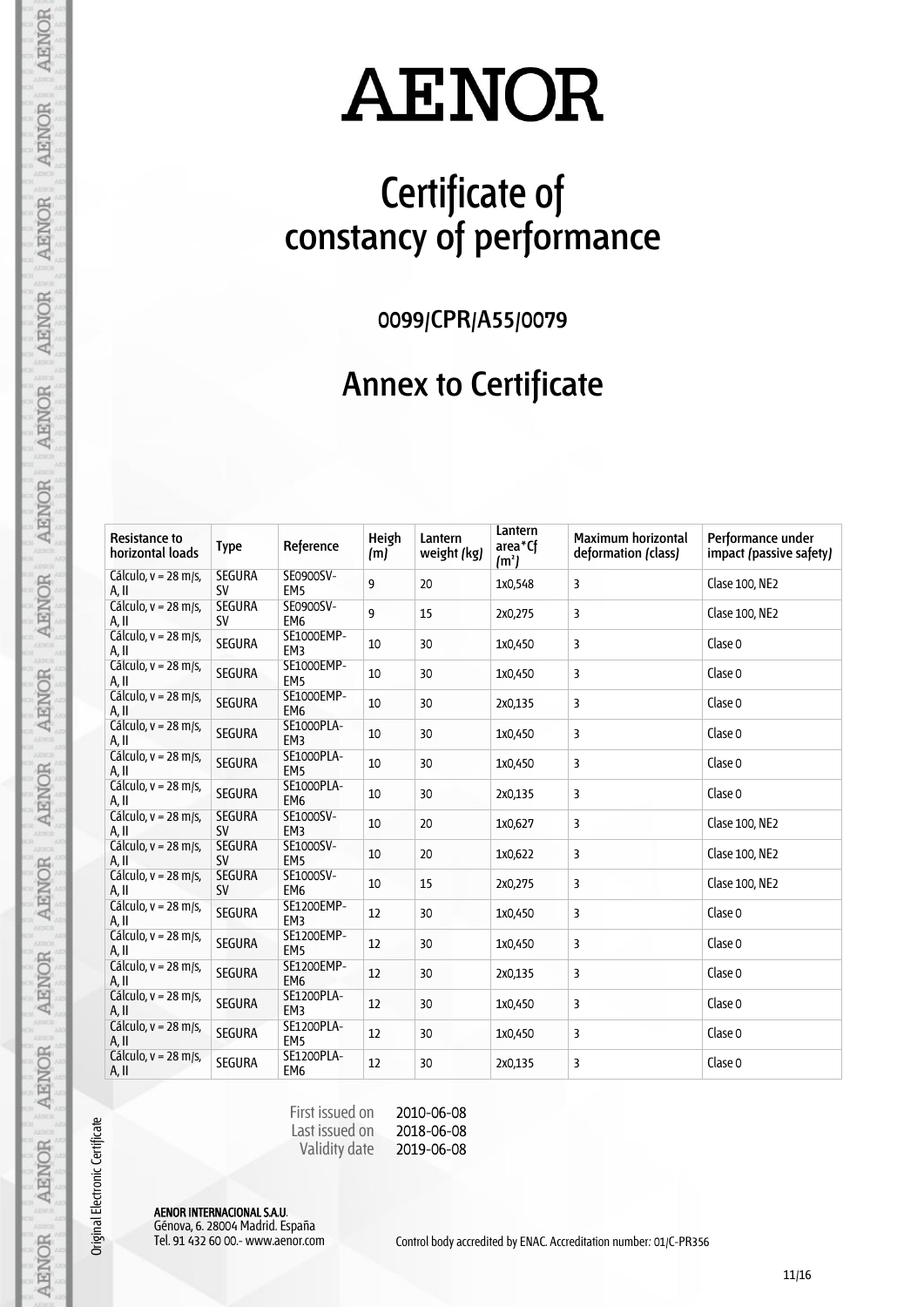## **Certificate of constancy of performance**

**0099/CPR/A55/0079**

#### **Annex to Certificate**

| <b>Resistance to</b><br>horizontal loads | <b>Type</b>                | Reference                            | Heigh<br>(m)            | Lantern<br>weight (kg) | Lantern<br>area <sup>*</sup> Cf<br>(m <sup>2</sup> ) | <b>Maximum horizontal</b><br>deformation (class) | Performance under<br>impact (passive safety) |
|------------------------------------------|----------------------------|--------------------------------------|-------------------------|------------------------|------------------------------------------------------|--------------------------------------------------|----------------------------------------------|
| Cálculo, $v = 28$ m/s,<br>A, II          | <b>SEGURA</b><br><b>SV</b> | SE1200SV-<br>EM <sub>3</sub>         | 12                      | 20                     | 1x0,540                                              | 3                                                | Clase 100, NE2                               |
| Cálculo, $v = 28$ m/s,<br>A, II          | <b>SEGURA</b><br><b>SV</b> | SE1200SV-<br>EM <sub>5</sub>         | 12                      | 20                     | 1x0,474                                              | 3                                                | Clase 100, NE2                               |
| Cálculo, $v = 28$ m/s,<br>A, II          | <b>SEGURA</b><br><b>SV</b> | SE1200SV-<br>EM <sub>6</sub>         | 12                      | 15                     | 2x0,219                                              | 3                                                | Clase 100, NE2                               |
| Cálculo, $v = 28$ m/s,<br>A, II          | <b>SEGURA</b>              | SE1400PLA-<br>EM3                    | 14                      | 30                     | 1x0,400                                              | 3                                                | Clase 0                                      |
| Cálculo, $v = 28$ m/s,<br>A, II          | <b>SEGURA</b>              | SE1400PLA-<br>EM <sub>5</sub>        | 14                      | 30                     | 1x0,400                                              | 3                                                | Clase 0                                      |
| Cálculo, $v = 28$ m/s,<br>A, II          | <b>SEGURA</b>              | SE1400PLA-<br>EM <sub>6</sub>        | 14                      | 30                     | 2x0,135                                              | 3                                                | Clase 0                                      |
| Cálculo, v = 28 m/s,<br>A, II            | <b>TURIA</b>               | TU0300EMP-<br>EM <sub>3</sub>        | 3                       | 30                     | 1 x 0,270                                            | 3                                                | Clase 0                                      |
| Cálculo, v = 28 m/s,<br>A, II            | <b>TURIA</b>               | TU0300EMP-<br>EM <sub>5</sub>        | $\overline{3}$          | 30                     | $1 \times 0.135$                                     | 3                                                | Clase 0                                      |
| Cálculo, v = 28 m/s,<br>A, II            | <b>TURIA</b>               | TU0300EMP-<br>EM <sub>6</sub>        | 3                       | 30                     | $2 \times 0.135$                                     | 3                                                | Clase 0                                      |
| Cálculo, $v = 28$ m/s,<br>A, II          | <b>TURIA</b>               | <b>TU0300PLA-</b><br>EM <sub>3</sub> | 3                       | 30                     | 1 x 0,270                                            | 3                                                | Clase 0                                      |
| Cálculo, v = 28 m/s,<br>A, II            | <b>TURIA</b>               | <b>TU0300PLA-</b><br>EM <sub>5</sub> | $\overline{\mathbf{3}}$ | 30                     | 1 x 0,135                                            | 3                                                | Clase 0                                      |
| Cálculo, $v = 28$ m/s,<br>A, II          | <b>TURIA</b>               | <b>TU0300PLA-</b><br>EM <sub>6</sub> | $\overline{\mathbf{3}}$ | 30                     | $2 \times 0.135$                                     | 3                                                | Clase 0                                      |
| Cálculo, $v = 28$ m/s,<br>A, II          | <b>TURIA SV</b>            | TU0300SV-<br>EM <sub>3</sub>         | $\overline{3}$          | 20                     | 1x0,283                                              | 3                                                | Clase 100, NE2                               |
| Cálculo, $v = 28$ m/s,<br>A, II          | <b>TURIA SV</b>            | TU0300SV-<br>EM <sub>5</sub>         | 3                       | 20                     | 1x0,143                                              | 3                                                | Clase 100, NE2                               |
| Cálculo, $v = 28$ m/s,<br>A, II          | <b>TURIA SV</b>            | TU0300SV-<br>EM <sub>6</sub>         | 3                       | 15                     | 2x0,221                                              | 3                                                | Clase 100, NE2                               |
| Cálculo; v = 28; A; II                   | <b>TURIA</b>               | TU0350EMP-<br>EM <sub>3</sub>        | 3,5                     | 30                     | 1x0,420                                              | 3                                                | Clase 0                                      |
| Cálculo; $v = 28$ ; A; II                | <b>TURIA</b>               | <b>TU0350PLA-</b><br>EM3             | 3,5                     | 30                     | 1x0,420                                              | 3                                                | Clase 0                                      |

First issued on Last issued on Validity date 2010-06-08

2018-06-08 2019-06-08

AENOR INTERNACIONAL S.A.U. Génova, 6. 28004 Madrid. España

Original Electronic Certificate

**AENOR** 

**AENOR** 

AENOR

**AENOR** 

**AENOR** 

**AENOR** 

**AENOR** 

**AENOR** 

**AENOR** 

AENOR

**AENOR** 

AENOR

AENOR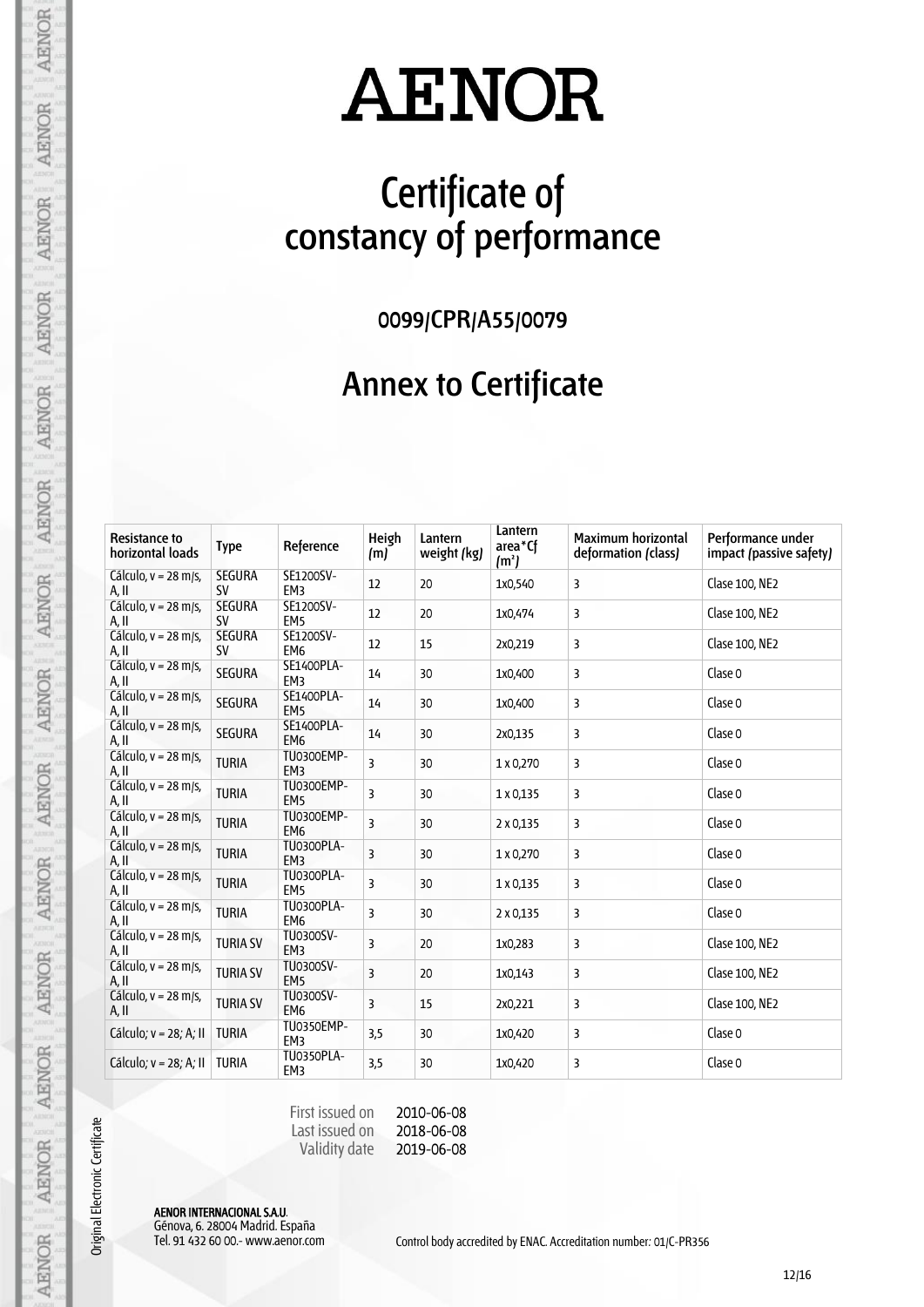## **Certificate of constancy of performance**

**0099/CPR/A55/0079**

#### **Annex to Certificate**

| <b>Resistance to</b><br>horizontal loads | <b>Type</b>     | Reference                            | Heigh<br>(m)   | Lantern<br>weight (kg) | Lantern<br>area <sup>*</sup> Cf<br>(m <sup>2</sup> ) | <b>Maximum horizontal</b><br>deformation (class) | Performance under<br>impact (passive safety) |
|------------------------------------------|-----------------|--------------------------------------|----------------|------------------------|------------------------------------------------------|--------------------------------------------------|----------------------------------------------|
| Cálculo; v = 28; A; II                   | <b>TURIA SV</b> | TU0350SV-<br>EM <sub>3</sub>         | 3,5            | 30                     | 1x0,420                                              | 3                                                | Clase 100, NE2                               |
| Cálculo, $v = 28$ m/s,<br>A, II          | <b>TURIA</b>    | TU0400EMP-<br>EM <sub>3</sub>        | 4              | 30                     | 1 x 0,270                                            | 3                                                | Clase 0                                      |
| Cálculo, v = 28 m/s,<br>A, II            | <b>TURIA</b>    | TU0400EMP-<br>EM <sub>5</sub>        | $\overline{4}$ | 30                     | 1 x 0,270                                            | 3                                                | Clase 0                                      |
| Cálculo, v = 28 m/s,<br>A, II            | <b>TURIA</b>    | TU0400EMP-<br>EM <sub>6</sub>        | 4              | 30                     | $2 \times 0,135$                                     | 3                                                | Clase 0                                      |
| Cálculo, v = 28 m/s,<br>A, II            | <b>TURIA</b>    | TU0400PLA-<br>EM <sub>3</sub>        | 4              | 30                     | 1 x 0,270                                            | 3                                                | Clase 0                                      |
| Cálculo, v = 28 m/s,<br>A, II            | <b>TURIA</b>    | <b>TU0400PLA-</b><br>EM <sub>5</sub> | $\overline{4}$ | 30                     | 1 x 0,270                                            | 3                                                | Clase 0                                      |
| Cálculo, $v = 28$ m/s,<br>A, II          | <b>TURIA</b>    | <b>TU0400PLA-</b><br>EM <sub>6</sub> | 4              | 30                     | 2 x 0,135                                            | 3                                                | Clase 0                                      |
| Cálculo, $v = 28$ m/s,<br>A, II          | <b>TURIA SV</b> | TU0400SV-<br>EM <sub>3</sub>         | 4              | 20                     | 1x0,426                                              | 3                                                | Clase 100, NE2                               |
| Cálculo, $v = 28$ m/s,<br>A, II          | <b>TURIA SV</b> | TU0400SV-<br>EM <sub>5</sub>         | 4              | 20                     | 1x0,291                                              | 3                                                | Clase 100, NE2                               |
| Cálculo, $v = 28$ m/s,<br>A, II          | <b>TURIA SV</b> | <b>TU0400SV-</b><br>EM <sub>6</sub>  | 4              | 15                     | 2x0,217                                              | 3                                                | Clase 100, NE2                               |
| Cálculo; v = 28; A; II                   | <b>TURIA</b>    | <b>TU0450EMP-</b><br>EM <sub>3</sub> | 4,5            | 30                     | 1x0,400                                              | 3                                                | Clase 0                                      |
| Cálculo; v = 28; A; II                   | <b>TURIA</b>    | <b>TU0450PLA-</b><br>EM <sub>3</sub> | 4,5            | 30                     | 1x0,400                                              | 3                                                | Clase 0                                      |
| Cálculo; v = 28; A; II                   | <b>TURIA SV</b> | TU0450SV-<br>EM <sub>3</sub>         | 4,5            | 30                     | 1x0,400                                              | 3                                                | Clase 100, NE2                               |
| Cálculo, $v = 28$ m/s,<br>A, II          | <b>TURIA</b>    | TU0500EMP-<br>EM <sub>3</sub>        | 5              | 30                     | 1 x 0,270                                            | 3                                                | Clase 0                                      |
| Cálculo, $v = 28$ m/s,<br>A, II          | <b>TURIA</b>    | TU0500EMP-<br>EM <sub>5</sub>        | 5              | 30                     | 1 x 0,270                                            | 3                                                | Clase 0                                      |
| Cálculo, v = 28 m/s,<br>A, II            | <b>TURIA</b>    | TU0500EMP-<br>EM <sub>6</sub>        | 5              | 30                     | $2 \times 0,135$                                     | 3                                                | Clase 0                                      |
| Cálculo, $v = 28$ m/s,<br>A, II          | <b>TURIA</b>    | TU0500PLA-<br>EM <sub>3</sub>        | 5              | 30                     | 1 x 0,270                                            | 3                                                | Clase 0                                      |

First issued on Last issued on Validity date 2010-06-08

2018-06-08 2019-06-08

AENOR INTERNACIONAL S.A.U. Génova, 6. 28004 Madrid. España

Original Electronic Certificate

**AENOR** 

**AENOR** 

AENOR

**AENOR** 

**AENOR** 

**AENOR** 

**AENOR** 

**AENOR** 

**AENOR** 

AENOR

**AENOR** 

AENOR

AENOR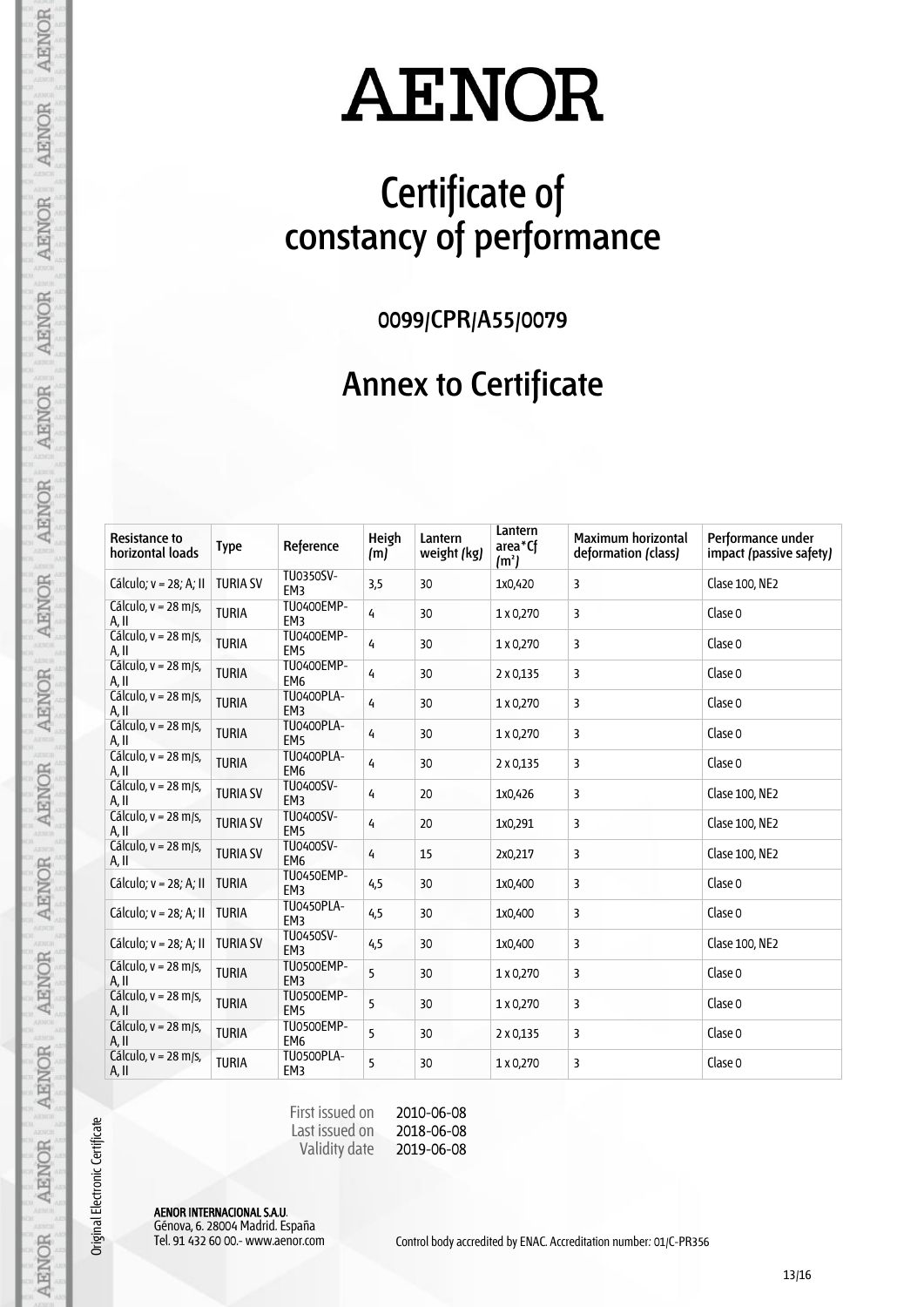## **Certificate of constancy of performance**

**0099/CPR/A55/0079**

#### **Annex to Certificate**

| <b>Resistance to</b><br>horizontal loads | <b>Type</b>     | Reference                            | Heigh<br>(m) | Lantern<br>weight (kg) | Lantern<br>area <sup>*</sup> Cf<br>(m <sup>2</sup> ) | <b>Maximum horizontal</b><br>deformation (class) | Performance under<br>impact (passive safety) |
|------------------------------------------|-----------------|--------------------------------------|--------------|------------------------|------------------------------------------------------|--------------------------------------------------|----------------------------------------------|
| Cálculo, $v = 28$ m/s,<br>A, II          | <b>TURIA</b>    | TU0500PLA-<br>EM <sub>5</sub>        | 5            | 30                     | 1 x 0,270                                            | 3                                                | Clase 0                                      |
| Cálculo, $v = 28$ m/s,<br>A, II          | <b>TURIA</b>    | TU0500PLA-<br>EM <sub>6</sub>        | 5            | 30                     | $2 \times 0,135$                                     | 3                                                | Clase 0                                      |
| Cálculo, v = 28 m/s,<br>A, II            | <b>TURIA SV</b> | <b>TU0500SV-</b><br>EM <sub>3</sub>  | 5            | 20                     | 1x0,523                                              | 3                                                | Clase 100, NE2                               |
| Cálculo, v = 28 m/s,<br>A, II            | <b>TURIA SV</b> | <b>TU0500SV-</b><br>EM <sub>5</sub>  | 5            | 20                     | 1x0,429                                              | 3                                                | Clase 100, NE2                               |
| Cálculo, v = 28 m/s,<br>A, II            | <b>TURIA SV</b> | <b>TU0500SV-</b><br>EM <sub>6</sub>  | 5            | 15                     | 2x0,237                                              | 3                                                | Clase 100, NE2                               |
| Cálculo, v = 28 m/s,<br>A, II            | <b>TURIA</b>    | <b>TU0600EMP-</b><br>EM <sub>3</sub> | 6            | 30                     | 1 x 0,270                                            | 3                                                | Clase 0                                      |
| Cálculo, $v = 28$ m/s,<br>A, II          | <b>TURIA</b>    | <b>TU0600EMP-</b><br>EM <sub>5</sub> | 6            | 30                     | 1 x 0,270                                            | 3                                                | Clase 0                                      |
| Cálculo, v = 28 m/s,<br>A, II            | <b>TURIA</b>    | <b>TU0600EMP-</b><br>EM <sub>6</sub> | 6            | 30                     | 2 x 0,135                                            | 3                                                | Clase 0                                      |
| Cálculo, v = 28 m/s,<br>A, II            | <b>TURIA</b>    | TU0600PLA-<br>EM <sub>3</sub>        | 6            | 30                     | 1 x 0,270                                            | 3                                                | Clase 0                                      |
| Cálculo, $v = 28$ m/s,<br>A, II          | <b>TURIA</b>    | <b>TU0600PLA-</b><br>EM <sub>5</sub> | 6            | 30                     | 1 x 0,270                                            | 3                                                | Clase 0                                      |
| Cálculo, v = 28 m/s,<br>A, II            | <b>TURIA</b>    | <b>TU0600PLA-</b><br>EM <sub>6</sub> | 6            | 30                     | $2 \times 0,135$                                     | 3                                                | Clase 0                                      |
| Cálculo, $v = 28$ m/s,<br>A, II          | <b>TURIA SV</b> | TU0600SV-<br>EM <sub>3</sub>         | 6            | 20                     | 1x0,445                                              | 3                                                | Clase 100, NE2                               |
| Cálculo, $v = 28$ m/s,<br>A, II          | <b>TURIA SV</b> | <b>TU0600SV-</b><br>EM <sub>5</sub>  | 6            | 20                     | 1x0,444                                              | 3                                                | Clase 100, NE2                               |
| Cálculo, $v = 28$ m/s,<br>A, II          | <b>TURIA SV</b> | TU0600SV-<br>EM <sub>6</sub>         | 6            | 15                     | 2x0,192                                              | 3                                                | Clase 100, NE2                               |
| Cálculo, $v = 28$ m/s,<br>A, II          | <b>TURIA</b>    | TU0700EMP-<br>EM <sub>3</sub>        | 7            | 30                     | 1 x 0,270                                            | 3                                                | Clase 0                                      |
| Cálculo, v = 28 m/s,<br>A, II            | <b>TURIA</b>    | TU0700EMP-<br>EM <sub>5</sub>        | 7            | 30                     | 1 x 0,270                                            | 3                                                | Clase 0                                      |
| Cálculo, $v = 28$ m/s,<br>A, II          | <b>TURIA</b>    | TU0700EMP-<br>EM <sub>6</sub>        | 7            | 15                     | 2 x 0,084                                            | 3                                                | Clase 0                                      |

First issued on Last issued on Validity date 2010-06-08

2018-06-08 2019-06-08

AENOR INTERNACIONAL S.A.U. Génova, 6. 28004 Madrid. España

Original Electronic Certificate

**AENOR** 

**AENOR** 

**AENOR** 

**AENOR** 

**AENOR** 

**AENOR** 

**AENOR** 

**AENOR** 

**AENOR** 

AENOR

**AENOR** 

AENOR

AENOR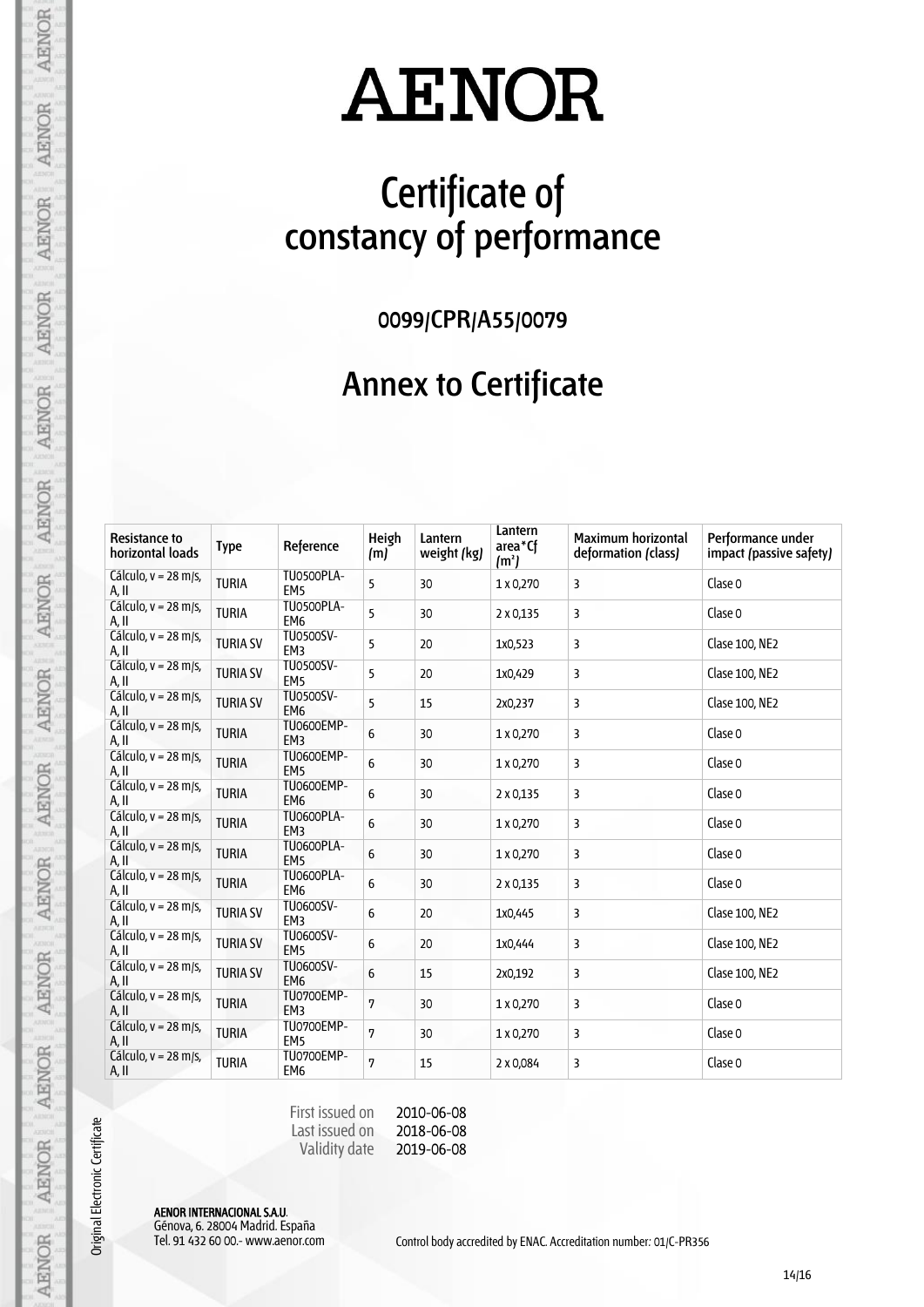## **Certificate of constancy of performance**

**0099/CPR/A55/0079**

#### **Annex to Certificate**

| <b>Resistance to</b><br>horizontal loads | <b>Type</b>     | Reference                            | Heigh<br>(m) | Lantern<br>weight (kg) | Lantern<br>area <sup>*</sup> Cf<br>(m <sup>2</sup> ) | <b>Maximum horizontal</b><br>deformation (class) | Performance under<br>impact (passive safety) |
|------------------------------------------|-----------------|--------------------------------------|--------------|------------------------|------------------------------------------------------|--------------------------------------------------|----------------------------------------------|
| Cálculo, $v = 28$ m/s,<br>A, II          | <b>TURIA</b>    | TU0700PLA-<br>EM <sub>3</sub>        | 7            | 30                     | 1 x 0,270                                            | 3                                                | Clase 0                                      |
| Cálculo, v = 28 m/s,<br>A, II            | <b>TURIA</b>    | TU0700PLA-<br>EM <sub>5</sub>        | 7            | 30                     | 1 x 0,270                                            | 3                                                | Clase 0                                      |
| Cálculo, $v = 28$ m/s,<br>A, II          | <b>TURIA</b>    | TU0700PLA-<br>EM <sub>6</sub>        | 7            | 15                     | 2 x 0,084                                            | 3                                                | Clase 0                                      |
| Cálculo, $v = 28$ m/s,<br>A, II          | <b>TURIA SV</b> | TU0700SV-<br>EM <sub>3</sub>         | 7            | 20                     | 1x0,394                                              | 3                                                | Clase 100, NE2                               |
| Cálculo, $v = 28$ m/s,<br>A, II          | <b>TURIA SV</b> | TU0700SV-<br>EM <sub>5</sub>         | 7            | 20                     | 1x0,377                                              | 3                                                | Clase 100, NE2                               |
| Cálculo, $v = 28$ m/s,<br>A, II          | <b>TURIA SV</b> | TU0700SV-<br>EM <sub>6</sub>         | 7            | 15                     | 2x0,163                                              | 3                                                | Clase 100, NE2                               |
| Cálculo, $v = 28$ m/s,<br>A, II          | <b>TURIA</b>    | <b>TU0800EMP-</b><br>EM <sub>3</sub> | 8            | 30                     | 1 x 0,270                                            | 3                                                | Clase 0                                      |
| Cálculo, $v = 28$ m/s,<br>A, II          | <b>TURIA</b>    | <b>TU0800EMP-</b><br>EM <sub>5</sub> | 8            | 30                     | 1 x 0,204                                            | 3                                                | Clase 0                                      |
| Cálculo, $v = 28$ m/s,<br>A, II          | <b>TURIA</b>    | TU0800EMP-<br>EM <sub>6</sub>        | 8            | 15                     | 2 x 0,084                                            | 3                                                | Clase 0                                      |
| Cálculo, $v = 28$ m/s,<br>A, II          | <b>TURIA</b>    | TU0800PLA-<br>EM <sub>3</sub>        | 8            | 30                     | 1 x 0,270                                            | 3                                                | Clase 0                                      |
| Cálculo, $v = 28$ m/s,<br>A, II          | <b>TURIA</b>    | TU0800PLA-<br>EM <sub>5</sub>        | 8            | 30                     | 1 x 0,204                                            | 3                                                | Clase 0                                      |
| Cálculo, $v = 28$ m/s,<br>A, II          | <b>TURIA</b>    | TU0800PLA-<br>EM <sub>6</sub>        | 8            | 15                     | 2 x 0,084                                            | 3                                                | Clase 0                                      |
| Cálculo, $v = 28$ m/s,<br>A, II          | <b>TURIA SV</b> | TU0800SV-<br>EM <sub>3</sub>         | 8            | 20                     | 1x0,317                                              | 3                                                | Clase 100, NE2                               |
| Cálculo, $v = 28$ m/s,<br>A, II          | <b>TURIA SV</b> | TU0800SV-<br>EM <sub>5</sub>         | 8            | 20                     | 1x0,303                                              | 3                                                | Clase 100, NE2                               |
| Cálculo, $v = 28$ m/s,<br>A, II          | <b>TURIA SV</b> | TU0800SV-<br>EM <sub>6</sub>         | 8            | 15                     | 2x0,122                                              | 3                                                | Clase 100, NE2                               |
| Cálculo, $v = 28$ m/s,<br>A, II          | <b>TURIA</b>    | TU0900EMP-<br>EM <sub>3</sub>        | 9            | 30                     | 1 x 0,204                                            | 3                                                | Clase 0                                      |
| Cálculo, $v = 28$ m/s,<br>A, II          | <b>TURIA</b>    | TU0900EMP-<br>EM <sub>5</sub>        | 9            | 30                     | 1 x 0,204                                            | 3                                                | Clase 0                                      |

First issued on Last issued on Validity date 2010-06-08

2018-06-08 2019-06-08

AENOR INTERNACIONAL S.A.U. Génova, 6. 28004 Madrid. España

Original Electronic Certificate